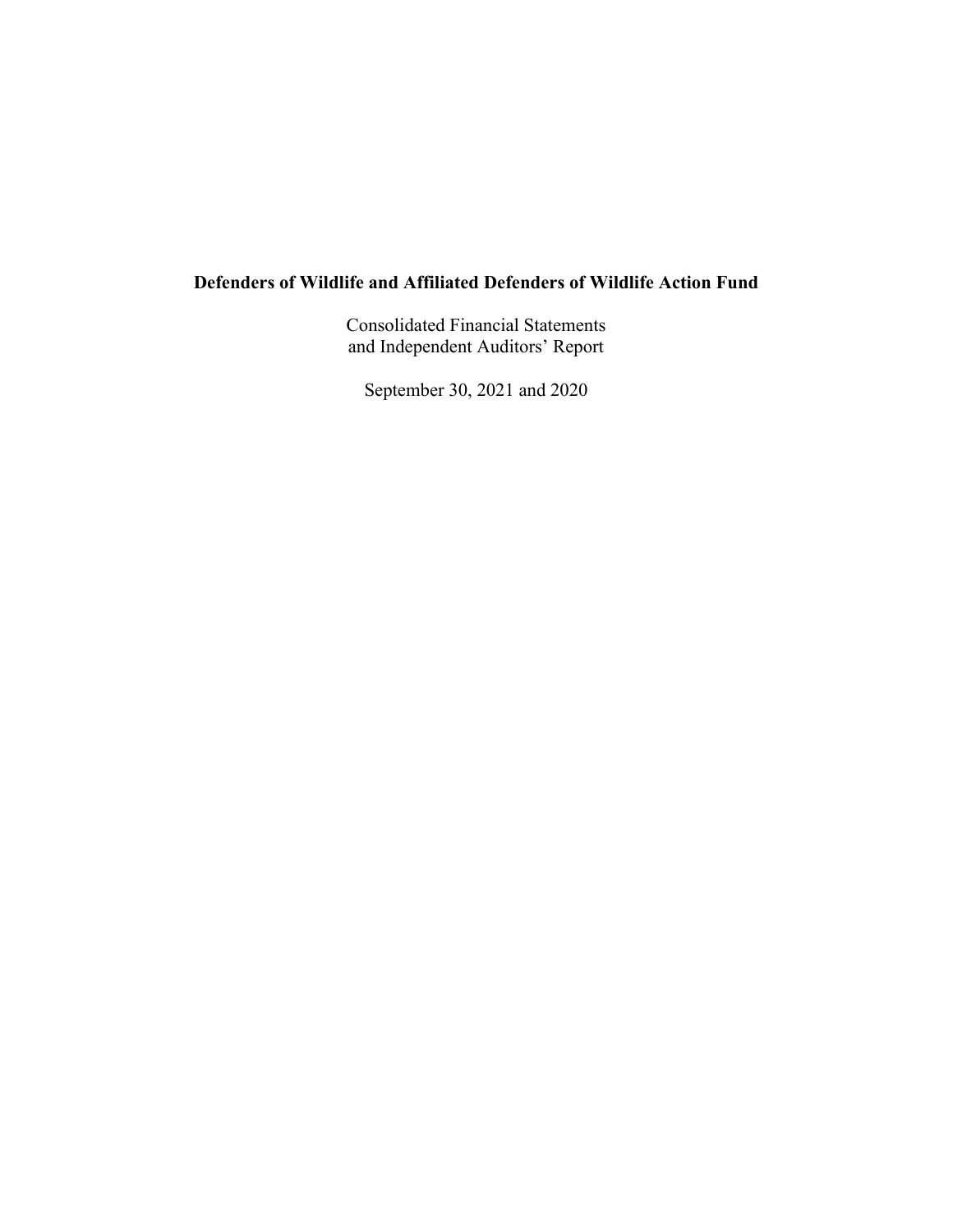Consolidated Financial Statements September 30, 2021 and 2020

## **Contents**

| <b>Consolidated Financial Statements</b> |  |
|------------------------------------------|--|
|                                          |  |
|                                          |  |
|                                          |  |
|                                          |  |
|                                          |  |

## *Supplementary Information*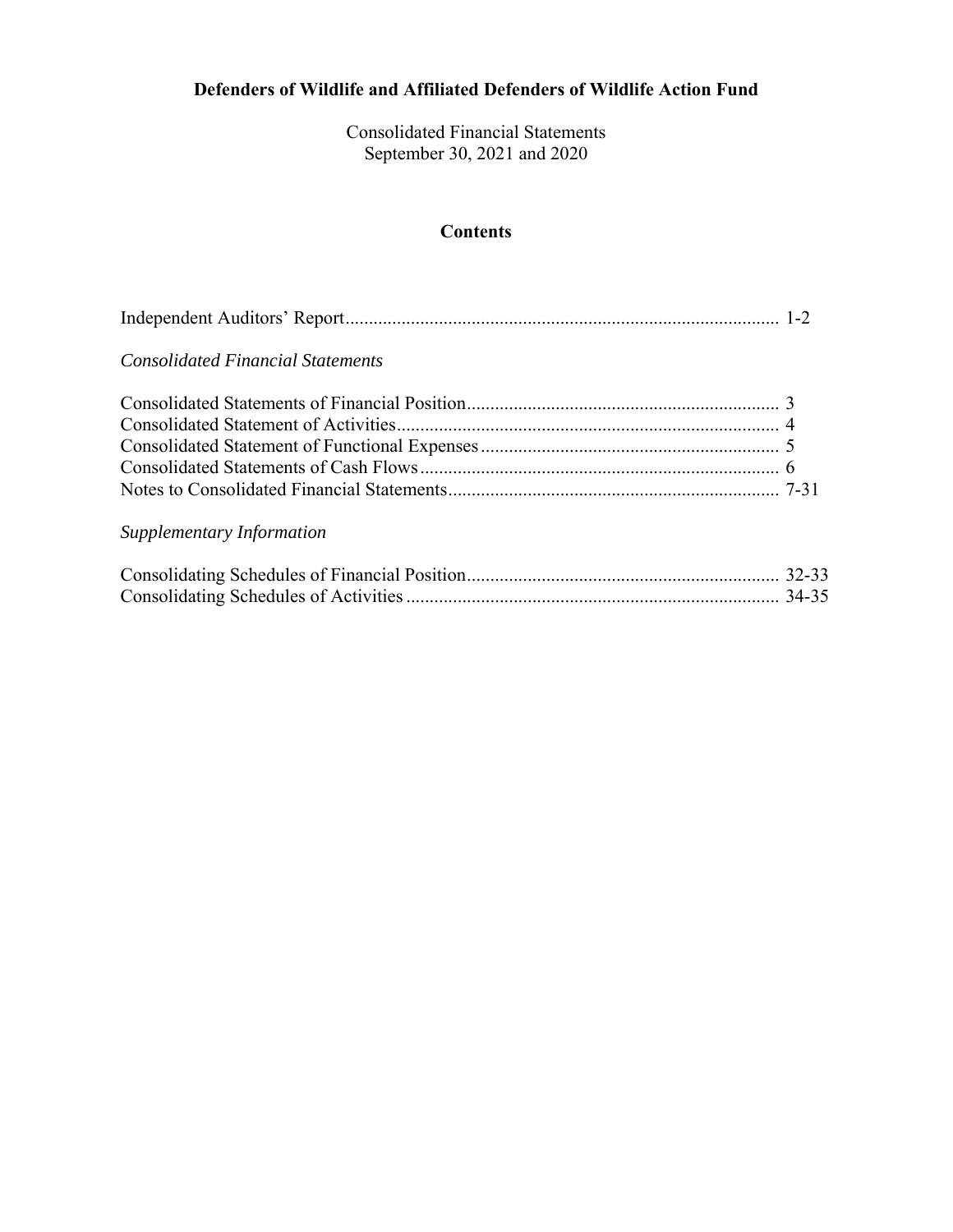

**Rogers & Company PLLC**  Certified Public Accountants

8300 Boone Boulevard Suite 600 Vienna, Virginia 22182

703.893.0300 voice 703.893.4070 facsimile www.rogerspllc.com

## **INDEPENDENT AUDITORS' REPORT**

To the Board of Directors of Defenders of Wildlife and Affiliated Defenders of Wildlife Action Fund

We have audited the accompanying consolidated financial statements of Defenders of Wildlife and Affiliated Defenders of Wildlife Action Fund (collectively, "Defenders"), which comprise the consolidated statement of financial position as of September 30, 2021; the consolidated statements of activities, functional expenses, and cash flows for the year then ended; and the related notes to the consolidated financial statements.

## *Management's Responsibility for the Consolidated Financial Statements*

Management is responsible for the preparation and fair presentation of these consolidated financial statements in accordance with accounting principles generally accepted in the United States of America; this includes the design, implementation, and maintenance of internal control relevant to the preparation and fair presentation of consolidated financial statements that are free from material misstatement, whether due to fraud or error.

## *Auditor's Responsibility*

Our responsibility is to express an opinion on these consolidated financial statements based on our audits. We conducted our audits in accordance with auditing standards generally accepted in the United States of America. Those standards require that we plan and perform the audit to obtain reasonable assurance about whether the consolidated financial statements are free from material misstatement.

An audit involves performing procedures to obtain audit evidence about the amounts and disclosures in the consolidated financial statements. The procedures selected depend on the auditor's judgment, including the assessment of the risks of material misstatement of the consolidated financial statements, whether due to fraud or error. In making those risk assessments, the auditor considers internal control relevant to the entity's preparation and fair presentation of the consolidated financial statements in order to design audit procedures that are appropriate in the circumstances, but not for the purpose of expressing an opinion on the effectiveness of the entity's internal control. Accordingly, we express no such opinion. An audit also includes evaluating the appropriateness of accounting policies used and the reasonableness of significant accounting estimates made by management, as well as evaluating the overall presentation of the consolidated financial statements.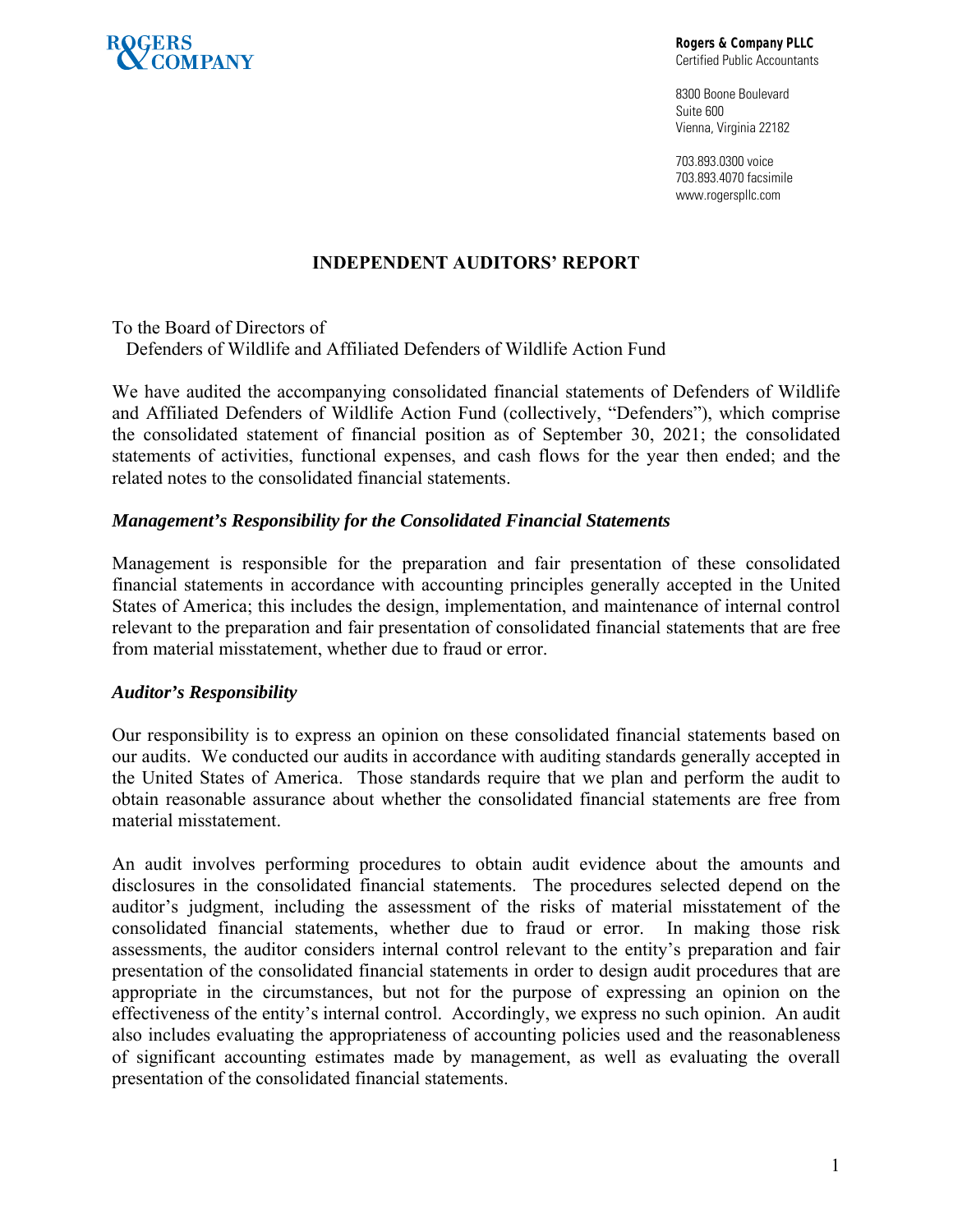## **ROGERS COMPANY**

## *Auditor's Responsibility (continued)*

We believe that the audit evidence we have obtained is sufficient and appropriate to provide a basis for our audit opinion.

## *Opinion*

In our opinion, the consolidated financial statements referred to above present fairly, in all material respects, the financial position of Defenders as of September 30, 2021, and the changes in its net assets and its cash flows for the year then ended in accordance with accounting principles generally accepted in the United States of America.

## *Other Matter*

Our audits were conducted for the purpose of forming an opinion on the consolidated financial statements as a whole. The supplementary information included on pages 32-35 is presented for purposes of additional analysis and is not a required part of the consolidated financial statements. Such information is the responsibility of management and was derived from and relates directly to the underlying accounting and other records used to prepare the consolidated financial statements. The information has been subjected to the auditing procedures applied in the audit of the consolidated financial statements and certain additional procedures, including comparing and reconciling such information directly to the underlying accounting and other records used to prepare the consolidated financial statements or to the consolidated financial statements themselves, and other additional procedures in accordance with auditing standards generally accepted in the United States of America. In our opinion, the information is fairly stated in all material respects in relation to the consolidated financial statements as a whole.

## *Report on Summarized Comparative Information*

We have previously audited Defenders' September 30, 2020 consolidated financial statements, and we expressed an unmodified audit opinion on those audited consolidated financial statements in our report dated February 18, 2021. In our opinion, the summarized comparative information presented herein, as of and for the year ended September 30, 2020, is consistent, in all material respects, with the audited consolidated financial statements from which it has been derived.

Rooms + Coming PLIC

Vienna, Virginia February 17, 2022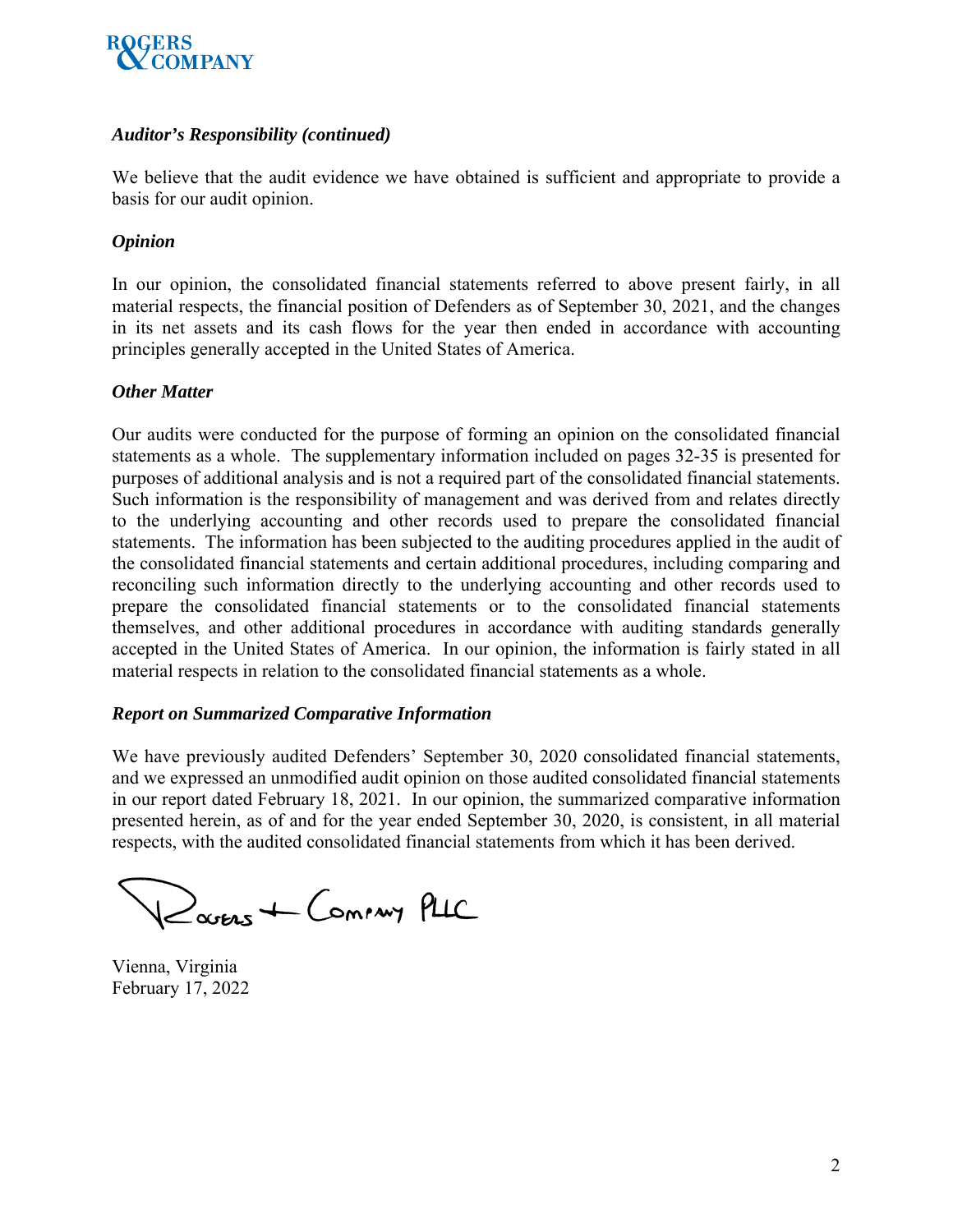#### Consolidated Statements of Financial Position September 30, 2021 and 2020

|                                                               | 2021            | 2020             |
|---------------------------------------------------------------|-----------------|------------------|
| <b>Assets</b>                                                 |                 |                  |
| Current assets:                                               |                 |                  |
| Cash and cash equivalents                                     | \$<br>1,951,445 | \$<br>10,079,917 |
| Short-term investments                                        | 139             | 6,325,590        |
| Investments - annuity reserve fund                            | 3,969,877       | 3,828,955        |
| Bequests and trusts receivable                                | 867,716         | 497,513          |
| Grants and contributions receivable, current portion          | 1,206,968       | 393,774          |
| Accounts receivable                                           | 314,461         | 266,067          |
| Prepaid expenses                                              | 1,125,278       | 1,168,825        |
| Inventory                                                     | 777,206         | 699,400          |
| Total current assets                                          | 10,213,090      | 23,260,041       |
| Long-term investments                                         | 29,494,368      | 13,890,884       |
| Grants and contributions receivable, long-term, net           | 19,888          | 189,474          |
| Beneficial interests in trusts                                | 2,292,572       | 2,015,147        |
| Property and equipment, net                                   | 8,493,532       | 9,140,388        |
| Deferred compensation                                         | 167,548         | 122,181          |
| Total assets                                                  | 50,680,998      | 48,618,115       |
| <b>Liabilities and Net Assets</b>                             |                 |                  |
| <b>Liabilities</b>                                            |                 |                  |
| Current liabilities:                                          |                 |                  |
| Accounts payable and accrued expenses                         | \$<br>2,789,328 | \$<br>2,314,107  |
| Annuity and other split-interest obligations, current portion | 327,699         | 316,711          |
| Capital lease obligation, current portion                     | 27,880          | 26,519           |
| Deferred revenue                                              |                 | 1,310            |
| Loan payable - Paycheck Protection Program                    |                 | 2,397,455        |
| Total current liabilities                                     | 3,144,907       | 5,056,102        |
| Annuity and other split-interest obligations, long-term       | 1,942,485       | 1,986,662        |
| Deferred compensation                                         | 167,548         | 122,181          |
| Capital lease obligation, net of current portion              |                 | 27,880           |
| Total liabilities                                             | 5,254,940       | 7,192,825        |
| <b>Net Assets</b>                                             |                 |                  |
| Without donor restrictions                                    | 32,725,170      | 28,686,427       |
| With donor restrictions                                       | 12,700,888      | 12,738,863       |
| Total net assets                                              | 45,426,058      | 41,425,290       |
| Total liabilities and net assets                              | 50,680,998      | 48,618,115       |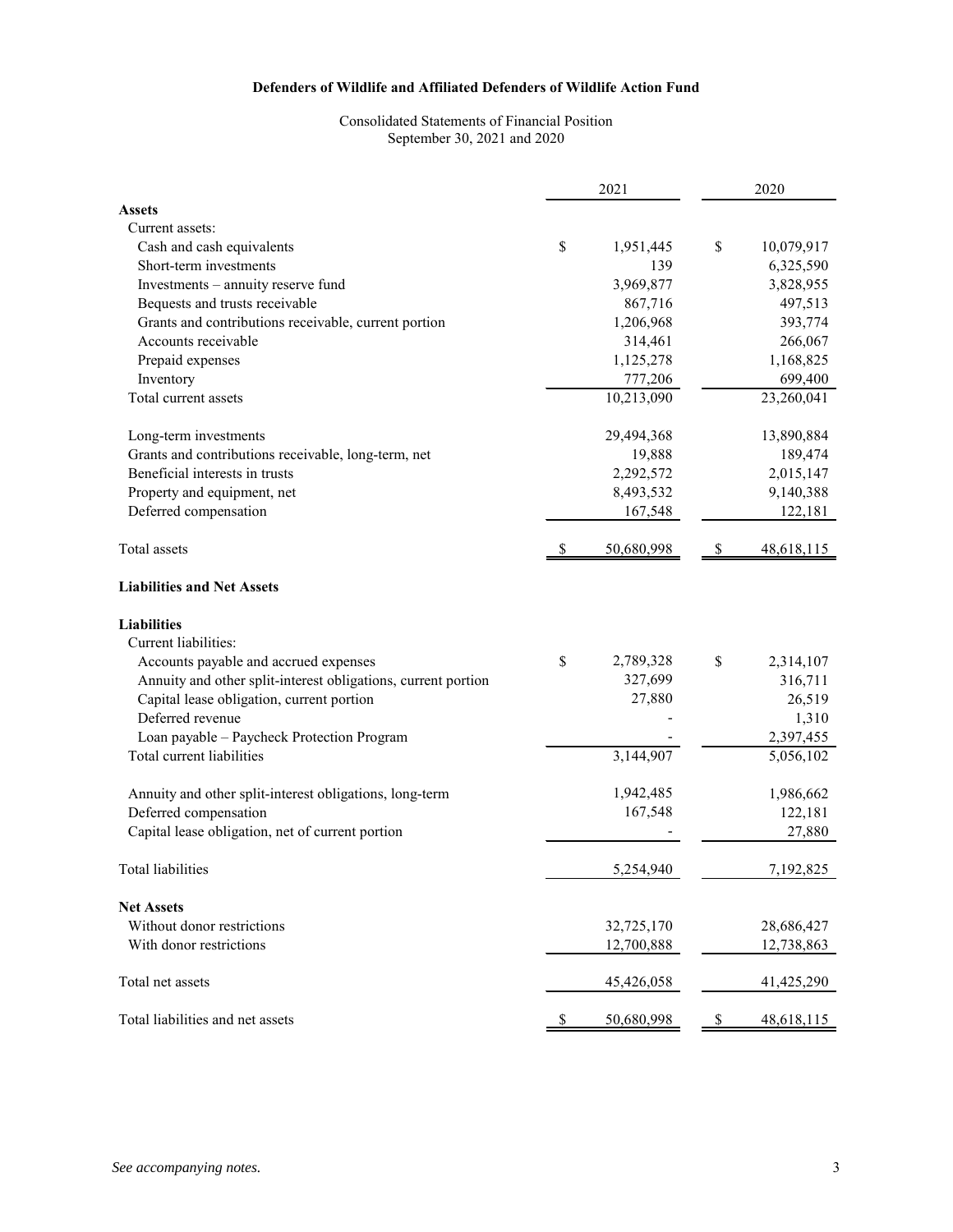#### Consolidated Statement of Activities For the Year Ended September 30, 2021 (With Comparative Totals for the Year Ended September 30, 2020)

|                                                    | Without Donor<br>Restrictions | With Donor<br>Restrictions | 2021<br>Total |    | 2020<br>Total |
|----------------------------------------------------|-------------------------------|----------------------------|---------------|----|---------------|
| <b>Revenue and Support</b>                         |                               |                            |               |    |               |
| Grants and contributions                           | \$<br>22,407,688 \$           | 6,654,177 \$               | 29,061,865    | \$ | 26,920,636    |
| Contributed goods and services                     | 6,139,697                     |                            | 6,139,697     |    | 5,299,220     |
| <b>Bequests</b>                                    | 7,470,114                     | 109,896                    | 7,580,010     |    | 6,140,114     |
| Royalties                                          | 737,891                       |                            | 737,891       |    | 660,722       |
| Investment return                                  | 2,893,917                     | 832                        | 2,894,749     |    | 1,362,010     |
| Split-interest contributions<br>Change in value of |                               | 111,922                    | 111,922       |    | 131,622       |
| split interests                                    | 120,606                       | 339,615                    | 460,221       |    | 166,555       |
| Mailing list royalties                             | 205,442                       |                            | 205,442       |    | 186,607       |
| Rental income                                      | 5,240                         |                            | 5,240         |    | 15,568        |
| Other income                                       | 2,627,428                     |                            | 2,627,428     |    | 636           |
| Released from restrictions - program               | 7,254,417                     | (7, 254, 417)              |               |    |               |
| Total revenue and support                          | 49,862,440                    | (37, 975)                  | 49,824,465    |    | 40,883,690    |
| <b>Expenses</b>                                    |                               |                            |               |    |               |
| Program services:                                  |                               |                            |               |    |               |
| Biodiversity conservation                          | 22,419,645                    |                            | 22,419,645    |    | 16,974,614    |
| Constituency mobilization                          | 16,323,556                    |                            | 16,323,556    |    | 16, 151, 176  |
| Total program services                             | 38,743,201                    |                            | 38,743,201    |    | 33,125,790    |
| Supporting services:                               |                               |                            |               |    |               |
| Management and general                             | 5,869,262                     |                            | 5,869,262     |    | 5,252,168     |
| Fundraising                                        | 1,211,234                     |                            | 1,211,234     |    | 1,202,064     |
| Total supporting services                          | 7,080,496                     |                            | 7,080,496     |    | 6,454,232     |
| Total expenses                                     | 45,823,697                    |                            | 45,823,697    |    | 39,580,022    |
| <b>Change in Net Assets</b>                        | 4,038,743                     | (37, 975)                  | 4,000,768     |    | 1,303,668     |
| Net Assets, beginning of year                      | 28,686,427                    | 12,738,863                 | 41,425,290    |    | 40,121,622    |
| Net Assets, end of year                            | \$<br>32,725,170 \$           | 12,700,888 \$              | 45,426,058    | S  | 41,425,290    |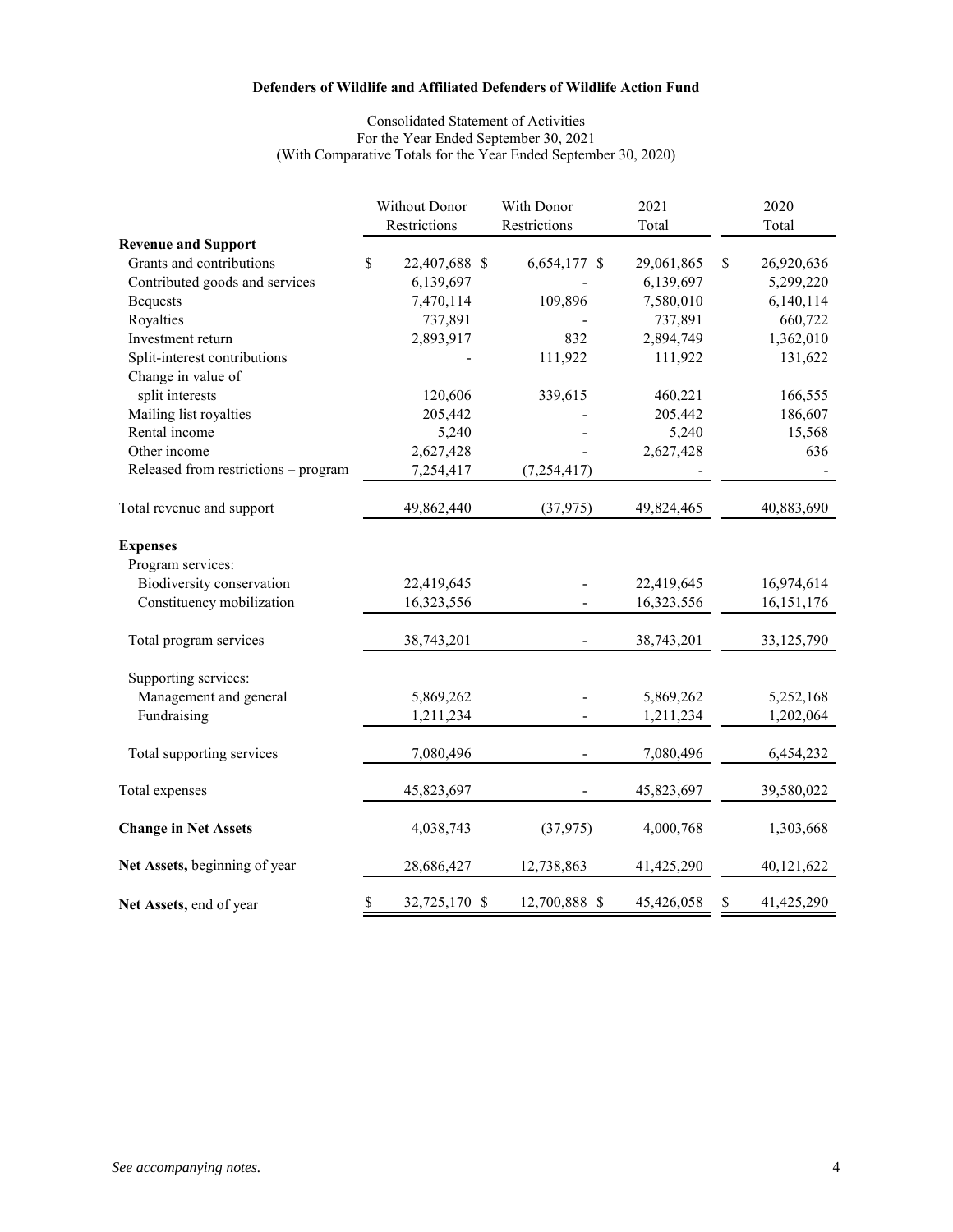#### Consolidated Statement of Functional Expenses For the Year Ended September 30, 2021 (With Comparative Totals for the Year Ended September 30, 2020)

|                                       |                   | Program Services |               | <b>Supporting Services</b> |                |            |                   |                  |
|---------------------------------------|-------------------|------------------|---------------|----------------------------|----------------|------------|-------------------|------------------|
|                                       |                   |                  | Total         |                            |                | Total      |                   |                  |
|                                       | Biodiversity      | Constituency     | Program       | Management                 |                | Supporting | 2021              | 2020             |
|                                       | Conservation      | Mobilization     | Services      | and General                | Fundraising    | Services   | Total             | Total            |
| Salaries and wages                    | 7,699,478 \$<br>S | 3,447,085 \$     | 11,146,563 \$ | 2,129,411 \$               | 385,498 \$     | 2,514,909  | 13,661,472        | 12,374,888       |
| Payroll taxes and benefits            | 2,139,157         | 957,259          | 3,096,416     | 591,303                    | 107,329        | 698,632    | - \$<br>3,795,048 | -S<br>3,562,307  |
| Professional fundraising fees         |                   | 923,790          | 923,790       | 150,820                    | 95,120         | 245,940    | 1,169,730         | 925,166          |
| Other professional fees               | 3,270,714         | 1,402,080        | 4,672,794     | 135,917                    | 26,041         | 161,958    | 4,834,752         | 1,462,052        |
| Grants and contributions              | 1,719,996         | 46,655           | 1,766,651     | 550                        | 1,100          | 1,650      | 1,768,301         | 1,287,967        |
| Computer services                     | 43,820            | 669,794          | 713,614       | 412,654                    | 46,031         | 458,685    | 1,172,299         | 1,303,208        |
| Conference fees                       | 4,836             | 2,484            | 7,320         | 2,991                      | 151            | 3,142      | 10,462            | 23,411           |
| Advertising                           | 43,617            | 791,429          | 835,046       | 186,682                    | 124,555        | 311,237    | 1,146,283         | 921,968          |
| Membership incentives and fulfillment |                   | 1,232,913        | 1,232,913     | 23                         | $\overline{4}$ | 27         | 1,232,940         | 1,322,444        |
| Supplies                              | 175,960           | 23,107           | 199,067       | 3,430                      | 310            | 3,740      | 202,807           | 201,119          |
| Telephone                             | 44,335            | 18,741           | 63,076        | 113,966                    | 1,600          | 115,566    | 178,642           | 166,540          |
| Postage and shipping                  | 102,328           | 3,227,831        | 3,330,159     | 447,753                    | 175,722        | 623,475    | 3,953,634         | 3,904,373        |
| Occupancy and other                   | 504,731           | 144,434          | 649,165       | 221,726                    | 9,591          | 231,317    | 880,482           | 828,949          |
| Equipment rental and maintenance      | 27,839            | 13,213           | 41,052        | 8,224                      | 1,018          | 9,242      | 50,294            | 41,797           |
| Printing and publications             | 65,266            | 2,817,458        | 2,882,724     | 347,804                    | 136,745        | 484,549    | 3,367,273         | 3,206,028        |
| Travel                                | 19,712            | 3,187            | 22,899        | 3,538                      | 182            | 3,720      | 26,619            | 225,620          |
| Meetings                              | 2,559             | 523              | 3,082         | 199                        | 41,488         | 41,687     | 44,769            | 50,221           |
| Training                              | 4,330             | 7,769            | 12,099        | 7,514                      | 184            | 7,698      | 19,797            | 148,770          |
| Interest                              | 3,395             | 1,611            | 5,006         | 20,971                     | 124            | 21,095     | 26,101            | 18,529           |
| Depreciation                          | 409,173           | 194,198          | 603,371       | 120,870                    | 14,967         | 135,837    | 739,208           | 732,614          |
| Loss on asset disposal                |                   |                  | ÷,            |                            | $\sim$         |            |                   | 7,752            |
| Honoraria                             | 1,279             | 232              | 1,511         |                            |                |            | 1,511             | 250              |
| Staffing and temporary help           | 6,444             | 3,866            | 10,310        | 2,524                      | 1,445          | 3,969      | 14,279            | 22,932           |
| List rentals                          |                   | 121,972          | 121,972       | 15,598                     | 16,727         | 32,325     | 154,297           | 213,843          |
| Insurance                             | 57,727            | 27,398           | 85,125        | 17,053                     | 2,112          | 19,165     | 104,290           | 93,778           |
| Royalties                             | 4,468             | 22,506           | 26,974        |                            |                |            | 26,974            | 27,850           |
| Taxes, fees, and licenses             | 158,308           | 75,135           | 233,443       | 58,023                     | 5,791          | 63,814     | 297,257           | 281,268          |
| Dues and subscriptions                | 52,951            | 64,818           | 117,769       | 11,517                     | 4,035          | 15,552     | 133,321           | 175,281          |
| Proactive projects                    | 6,159             | 684              | 6,843         |                            |                |            | 6,843             | 30,431           |
| DR transaction fees/bank fees         |                   |                  |               | 664,315                    |                | 664,315    | 664,315           | 719,447          |
| Contributed services                  | 5,851,063         | 81,384           | 5,932,447     | 193,886                    | 13,364         | 207,250    | 6,139,697         | 5,299,219        |
| <b>Total Expenses</b>                 | 22,419,645 \$     | 16,323,556 \$    | 38,743,201    | 5,869,262 \$<br>-S         | 1,211,234 \$   | 7,080,496  | 45,823,697<br>-S  | 39,580,022<br>-S |
|                                       |                   |                  |               |                            |                |            |                   |                  |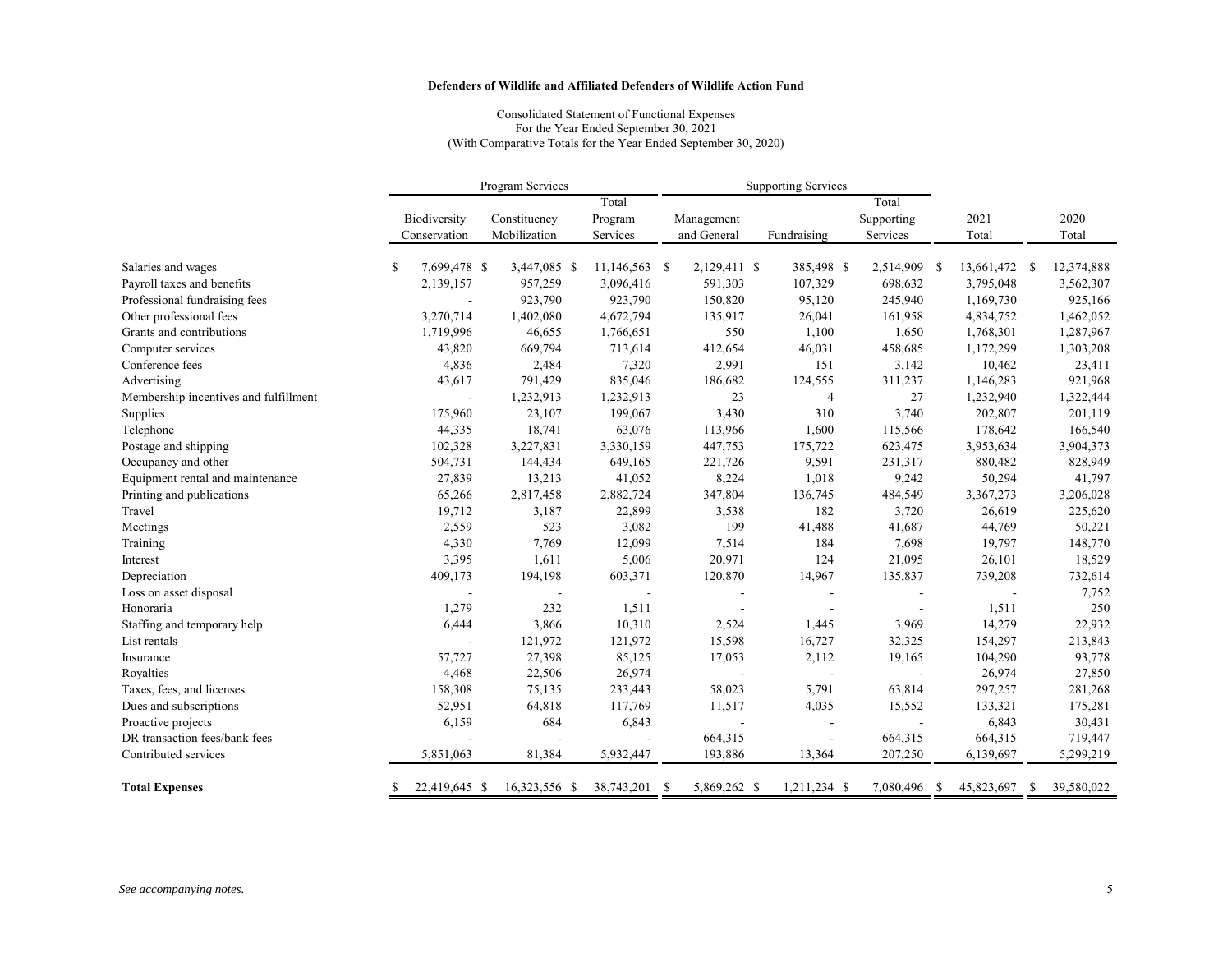#### Consolidated Statements of Cash Flows For the Years Ended September 30, 2021 and 2020

|                                                              |    | 2021           | 2020 |             |  |
|--------------------------------------------------------------|----|----------------|------|-------------|--|
| <b>Cash Flows from Operating Activities</b>                  |    |                |      |             |  |
| Change in net assets                                         | \$ | 4,000,768      | \$   | 1,303,668   |  |
| Adjustments to reconcile change in net assets to             |    |                |      |             |  |
| net cash (used in) provided by operating activities:         |    |                |      |             |  |
| Depreciation                                                 |    | 739,208        |      | 732,614     |  |
| Net realized and unrealized gains on investments             |    | (2,436,392)    |      | (1,013,731) |  |
| Donated securities                                           |    | (567, 686)     |      | (515, 826)  |  |
| Change in value of charitable remainder and other trusts     |    | (277, 425)     |      | 594,907     |  |
| Change in value of annuity reserve fund                      |    | (140, 922)     |      | (152,038)   |  |
| Change in discount on grants and contributions receivable    |    | (414)          |      | (139)       |  |
| Net loss on disposal of property and equipment               |    |                |      | 7,753       |  |
| Forgiveness of loan payable - Paycheck Protection Program    |    | (2,397,455)    |      |             |  |
| Change in operating assets and liabilities:                  |    |                |      |             |  |
| (Increase) decrease in:                                      |    |                |      |             |  |
| Bequests and trusts receivable                               |    | (370, 203)     |      | 921,407     |  |
| Grants and contributions receivable                          |    | (643, 194)     |      | 1,274,977   |  |
| Accounts receivable                                          |    | (48, 394)      |      | 30,030      |  |
| Prepaid expenses                                             |    | 43,547         |      | (95, 519)   |  |
| Inventory                                                    |    | (77, 806)      |      | 7,029       |  |
| Deferred compensation                                        |    | (45, 367)      |      | (31,796)    |  |
| Increase (decrease) in:                                      |    |                |      |             |  |
| Accounts payable and accrued expenses                        |    | 475,221        |      | 312,200     |  |
| Annuity and other split-interest obligations                 |    | (33, 189)      |      | 55,264      |  |
| Deferred revenue                                             |    | (1,310)        |      | 38          |  |
| Deferred compensation                                        |    | 45,367         |      | 31,796      |  |
|                                                              |    |                |      |             |  |
| Net cash (used in) provided by operating activities          |    | (1,735,646)    |      | 3,462,634   |  |
| <b>Cash Flows from Investing Activities</b>                  |    |                |      |             |  |
| Proceeds from sale of investments                            |    | 20,897,486     |      | 583,533     |  |
| Purchase of investments                                      |    | (27, 171, 441) |      | (906, 803)  |  |
| Purchase of property and equipment                           |    | (92, 352)      |      | (372, 576)  |  |
| Net cash used in investing activities                        |    | (6,366,307)    |      | (695, 846)  |  |
| <b>Cash Flows from Financing Activities</b>                  |    |                |      |             |  |
| Proceeds from issuance of loan - Paycheck Protection Program |    |                |      | 2,397,455   |  |
| Principal payments under capital lease                       |    | (26, 519)      |      | (22,980)    |  |
| Net cash (used in) provided by financing activities          |    | (26, 519)      |      | 2,374,475   |  |
| Net (Decrease) Increase in Cash and Cash Equivalents         |    | (8,128,472)    |      | 5, 141, 263 |  |
| Cash and Cash Equivalents, beginning of year                 |    | 10,079,917     |      | 4,938,654   |  |
| Cash and Cash Equivalents, end of year                       | \$ | 1,951,445      | \$   | 10,079,917  |  |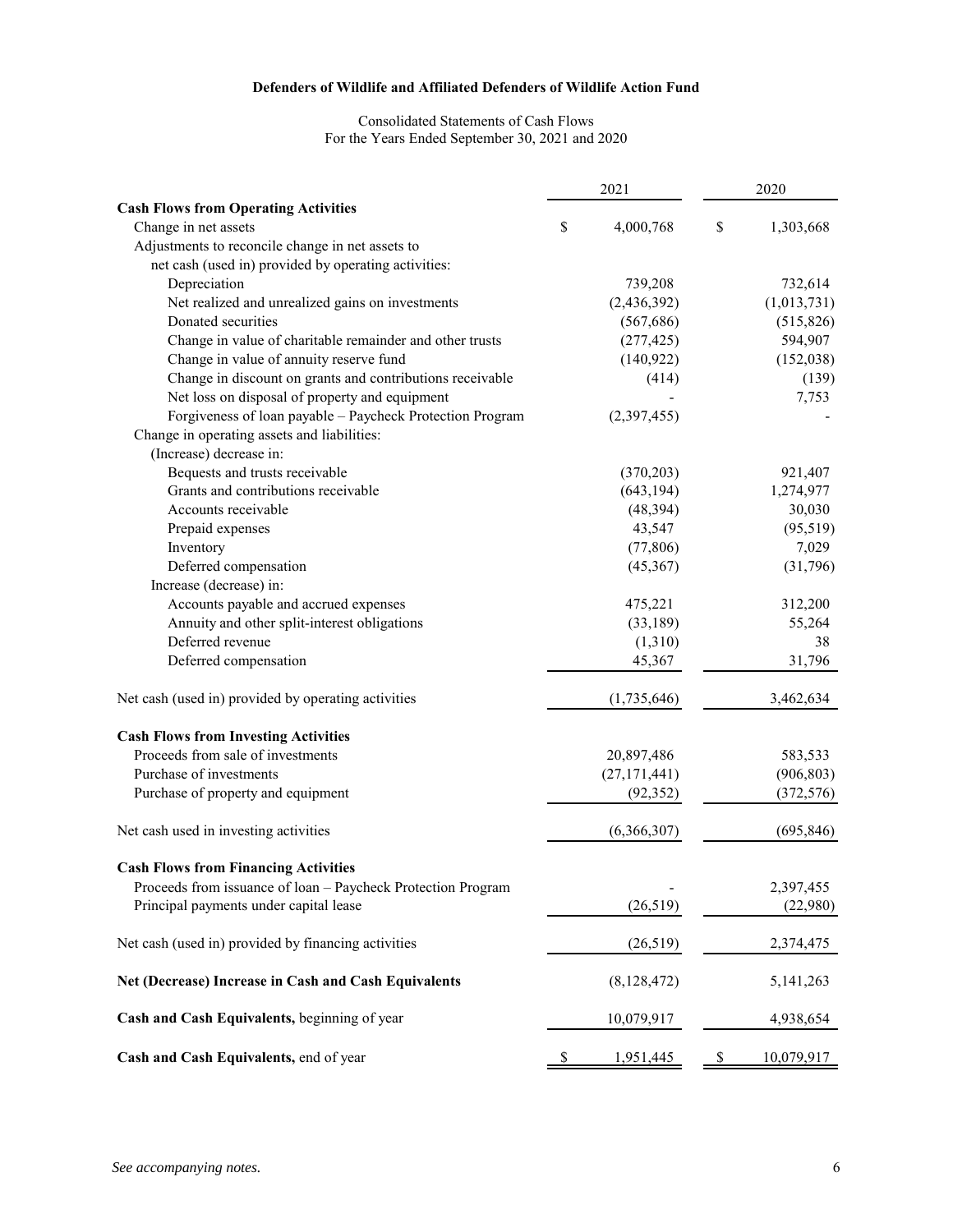Notes to Consolidated Financial Statements September 30, 2021 and 2020

## **1. Nature of Operations**

Defenders of Wildlife (DOW) is a District of Columbia nonprofit corporation founded in 1947. DOW is a national, nonprofit membership organization dedicated to the protection of all native animals and plants in their natural communities. Programs are primarily funded through grants and contributions.

Defenders of Wildlife Action Fund ("the Action Fund") was incorporated on June 22, 2017 in the District of Columbia. The Action Fund is a national nonprofit social welfare organization, whose only member is DOW. The Action Fund was organized for the purpose of protecting wildlife, natural habitats, and the environment by educating people about wildlife, and advocating for laws, regulations, and policies that will positively affect wildlife, habitats, and the environment.

## **2. Summary of Significant Accounting Policies**

## Principles of Consolidation

Consolidated financial statements are presented due to varying degrees of control and financial interests between DOW and the Action Fund. DOW and the Action Fund share certain personnel and overhead costs, with the shared costs allocated between the two entities based on a resource-sharing and expense reimbursement agreement. All significant intercompany balances and transactions are eliminated in consolidation. Except when referred to separately, both entities are collectively referred to as "Defenders" throughout the accompanying consolidated financial statements and related notes.

## Comparative Information

The consolidated statement of activities includes certain prior-year summarized comparative information in total, but not by net asset class. Such information does not include sufficient detail to constitute a presentation in conformity with accounting principles generally accepted in the United States of America. Accordingly, such information should be read in conjunction with Defenders' consolidated financial statements for the year ended September 30, 2020, from which the summarized information was derived.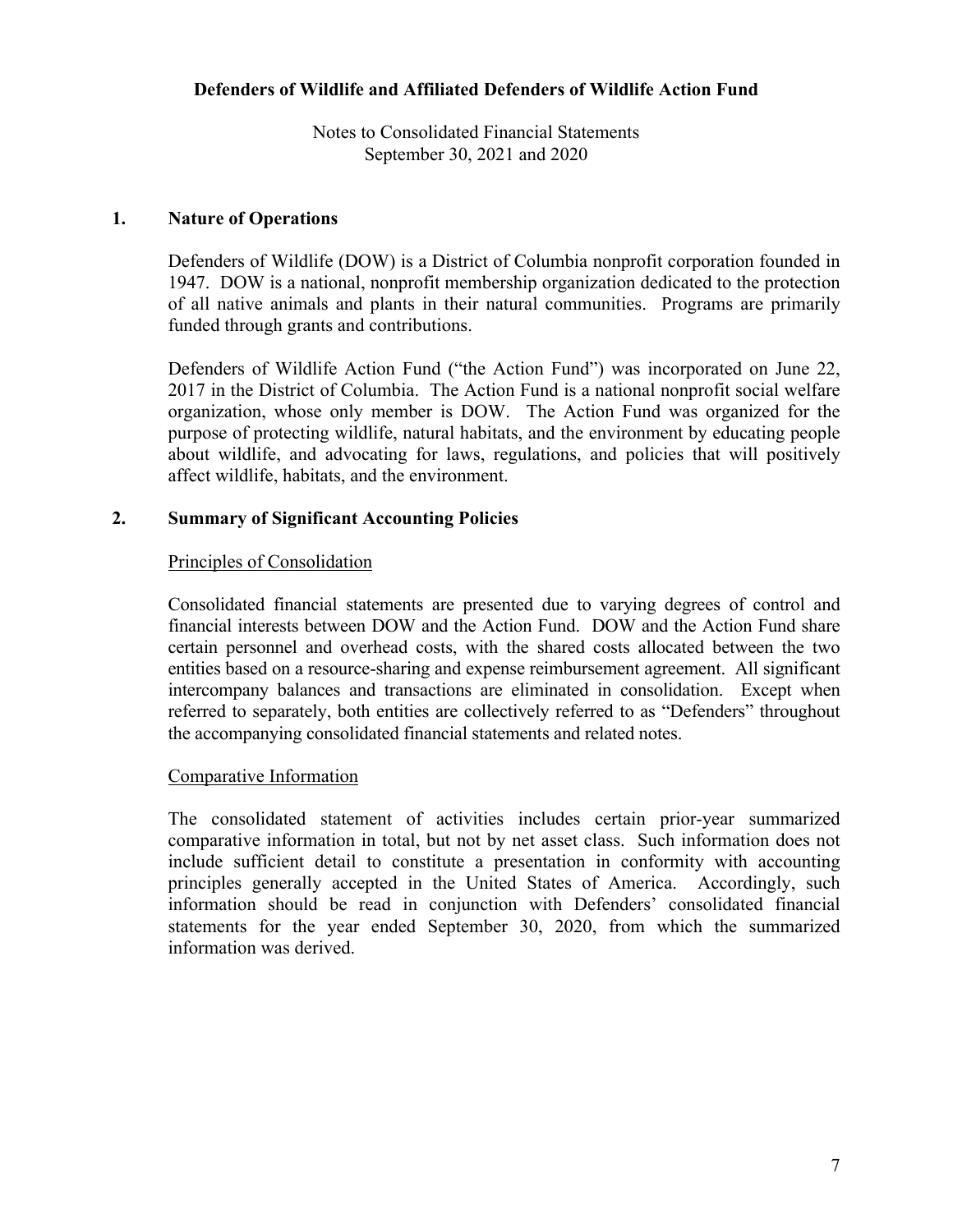Notes to Consolidated Financial Statements September 30, 2021 and 2020

## **2. Summary of Significant Accounting Policies (continued)**

## Basis of Accounting and Presentation

Defenders' consolidated financial statements are prepared on the accrual basis of accounting. Net assets are reported based on the presence or absence of donor-imposed restrictions in the following classes:

- *Net Assets Without Donor Restrictions* Net assets available for use in general operations and not subject to donor (or certain grantor) restrictions.
- *Net Assets With Donor Restrictions* Net assets subject to donor- (or certain grantor-) imposed restrictions. Some donor-imposed restrictions are temporary in nature, such as those that will be met by the passage of time or other events specified by the donor. Other donor-imposed restrictions are perpetual in nature, where the donor stipulates that resources be maintained in perpetuity. Donorimposed restrictions are released when a restriction expires, that is, when the stipulated time has elapsed, when the stipulated purpose for which the resource was restricted has been fulfilled, or both.

## Cash Equivalents

Cash equivalents consist of interest-earning checking accounts, as well as highly liquid investments with original maturities of three months or less. Temporary cash investments are placed with creditworthy, high-quality financial institutions. These banking arrangements preclude any significant concentration of uninsured cash. The carrying amounts in the consolidated statements of financial position approximate fair value because of the short-term maturities of the instruments.

#### Investments

Investments are recorded at fair value based on quoted market prices. Certain investments are recorded as long-term, as Defenders has the intent and ability to hold them for more than one year. Short-term investments are included with current assets, since the intent is for them to be available for working capital purposes, if needed.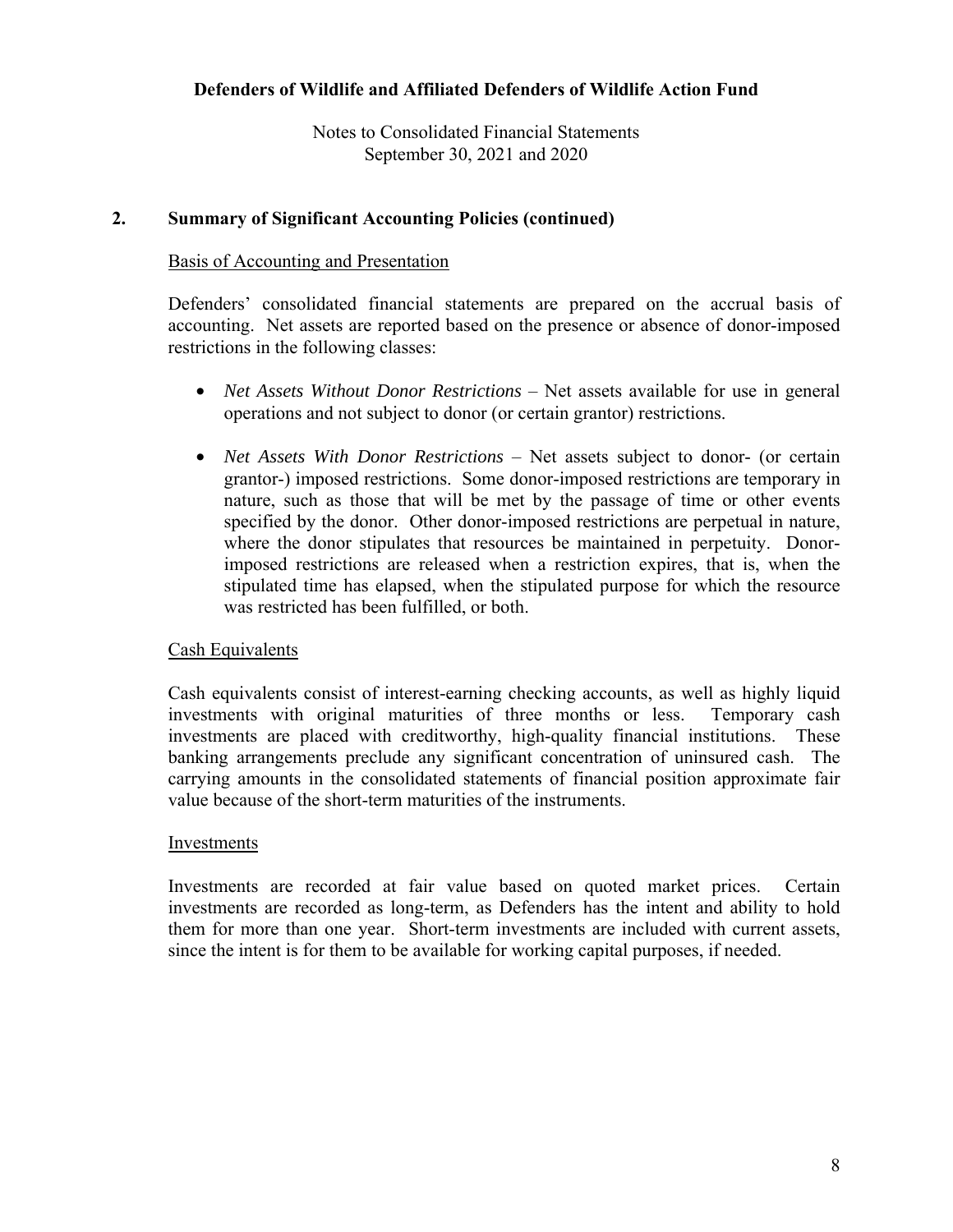Notes to Consolidated Financial Statements September 30, 2021 and 2020

## **2. Summary of Significant Accounting Policies (continued)**

## Grants and Contributions Receivable

All grants and contributions receivable are reflected at either net realizable value or at net present value based on projected cash flows. Amounts receivable in more than one year initially recorded in the years ended September 30, 2021 and 2020 were discounted at an average annual rate of 0.28% and 0.14%, respectively, using a rate that considers market and credit risk. Defenders' policy is to write off uncollectible grants and contributions receivable when management determines the receivable will not be collected. All grants and contributions receivable were deemed fully collectible at September 30, 2021 and 2020.

### Accounts Receivable

Accounts receivable consist of royalties, list rentals, pension forfeitures, and other receivables. All accounts receivable are recorded at net realizable value. Defenders' policy is to charge off uncollectible accounts receivable when management determines the receivable will not be collected. No allowance for uncollectible accounts has been established at September 30, 2021 and 2020, as all amounts are deemed fully collectible.

#### Inventory

Inventory includes membership items, such as bags and jackets, which are branded with Defenders' logo, as well as items related to Defenders' adoption program. Inventory is recorded at cost (using specific identification), and is expensed when used.

#### Property and Equipment

Property and equipment purchased at a cost of \$1,000 or more are capitalized and recorded at acquisition cost. The building is depreciated over an estimated useful life of 25 years. Furniture, equipment, and improvements are depreciated over estimated useful lives of 5 to 25 years, with no salvage value. All depreciation is computed using the straight-line method. Donated items are recorded at fair market value.

The carrying values of property and equipment are reviewed for impairment whenever events or circumstances indicate that the carrying value of an asset may not be recoverable from the estimated future cash flows expected to result from its use and eventual disposition. When considered impaired, an impairment loss is recognized to the extent carrying value exceeds the fair value of the asset. There were no indicators of asset impairment during the years ended September 30, 2021 and 2020.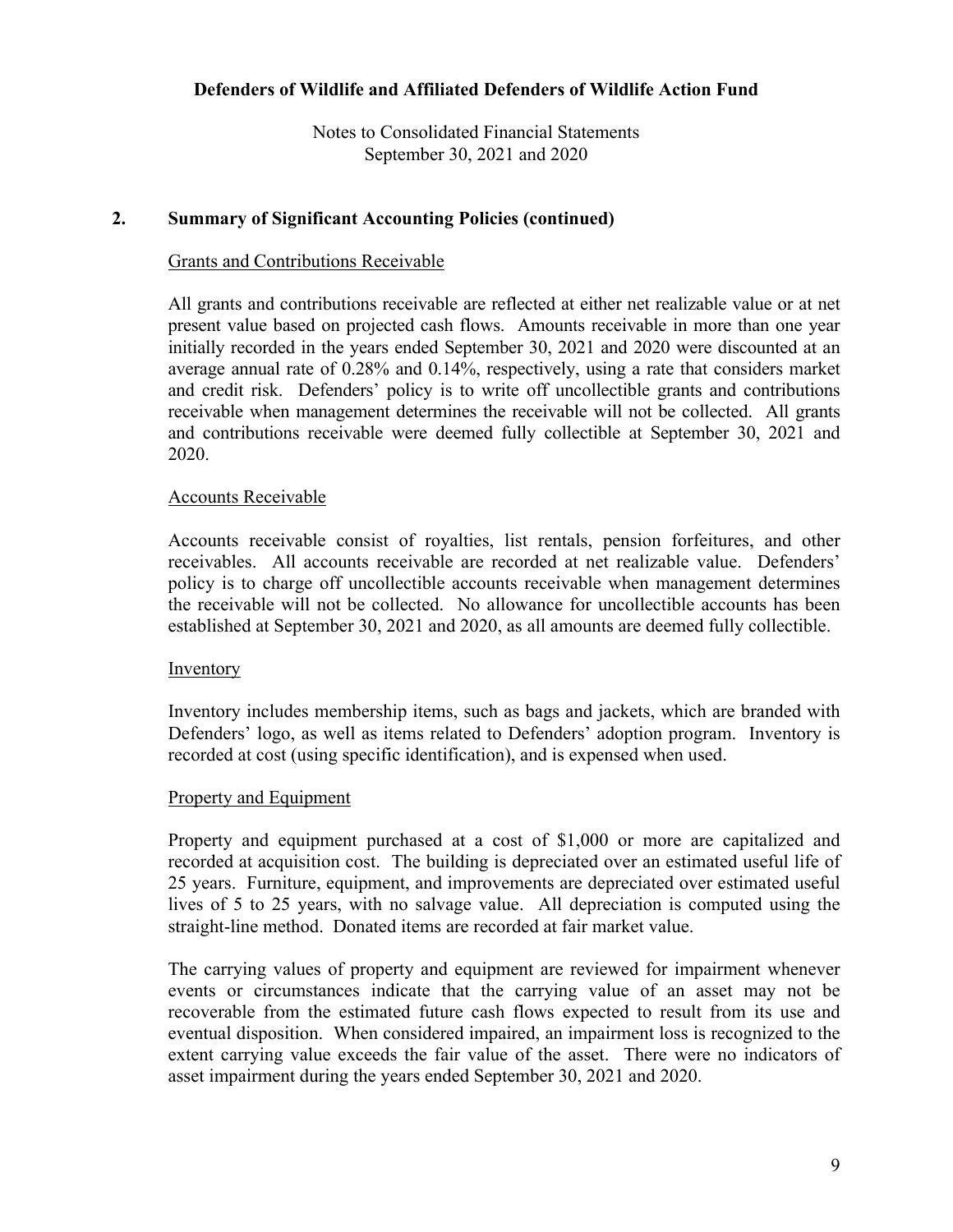Notes to Consolidated Financial Statements September 30, 2021 and 2020

## **2. Summary of Significant Accounting Policies (continued)**

### Assets Held and Liabilities Under Split-Interest Agreements

Defenders receives certain planned gift donations that benefit not only Defenders, but also another beneficiary designated by the donor. These contributions are term splitinterest agreements, which include charitable remainder trusts, charitable gift annuities, a pooled income fund, and perpetual trusts.

## *Charitable Remainder Trusts*

Defenders acts as trustee for various irrevocable charitable remainder trusts. These trusts are governed by the respective trust agreements, which generally provide for either an income stream or a future distribution of cash, in whole or in part, for a specified period or upon the occurrence of a specific event, respectively. The trust assets are recorded at fair value, and a related liability for future payments to be made to specified beneficiaries is recorded at fair value using present value techniques and risk-adjusted discount rates designed to reflect assumptions market participants would use in pricing the liability. The excess of contributed assets over the trust liability is recorded as a contribution with donor restrictions until such amount is received via trust distribution or is expended in satisfaction of the donor-restricted purpose stipulated by the trust agreement, or both, if any. In subsequent years, the liability for future trust payments to the donor is reduced by payments made to the donor and is adjusted to reflect amortization of the discount and changes in actuarial assumptions at the end of the fiscal year. Upon termination of the trust, the remaining liability is removed and recognized as income.

#### *Charitable Gift Annuities*

Under charitable gift annuity contracts, Defenders receives immediate and unrestricted title to contributed assets and agrees to make fixed recurring payments over the stipulated period. Contributed assets are recorded at fair value on the date of receipt. The related liability for future payments to be made to the specified beneficiaries is recorded at fair value using present value techniques and risk-adjusted discount rates designed to reflect the assumptions market participants would use in pricing the liability.

The excess of contributed assets over the annuity liability is recorded as a contribution with donor restrictions. In subsequent years, the liability for future annuity payments is reduced by payments made to the specified beneficiaries and is adjusted to reflect amortization of the discount and changes in actuarial assumptions at the end of the fiscal year. Upon termination of the annuity contract, the remaining liability is removed and recognized as income.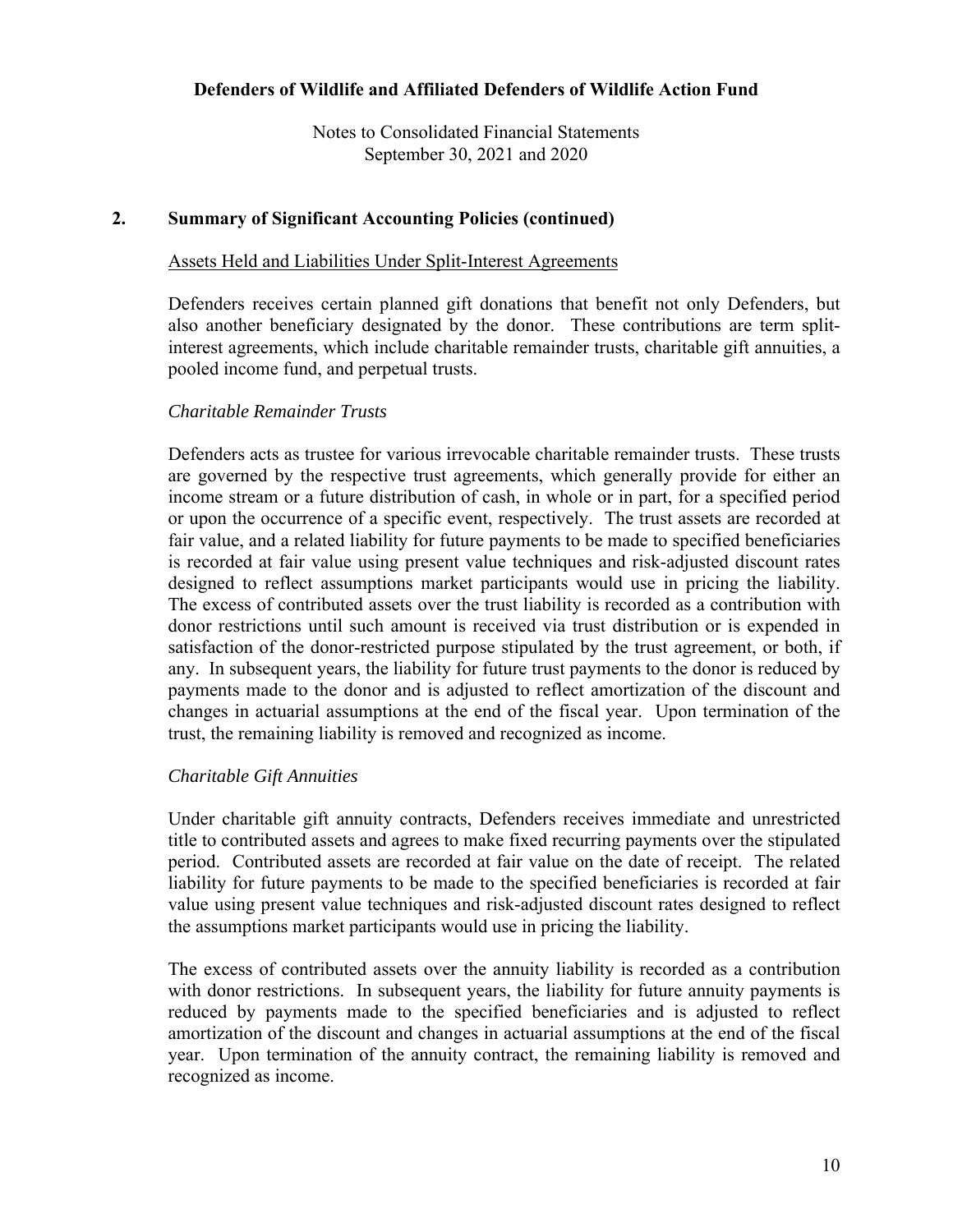Notes to Consolidated Financial Statements September 30, 2021 and 2020

## **2. Summary of Significant Accounting Policies (continued)**

Assets Held and Liabilities Under Split-Interest Agreements (continued)

### *Charitable Gift Annuities (continued)*

According to certain state laws, the charitable gift annuity reserve fund is invested primarily in money market funds, bonds, mutual funds, and fixed income investments. As of September 30, 2021 and 2020, Defenders had sufficient funds in its reserve fund to meet the California Insurance Code ("the Code") requirements, and those funds were invested in accordance with the Code.

### *Pooled Income Fund*

In 1980, Defenders established a pooled income fund. The fund is divided into units, and contributions of many donors' life-income gifts are pooled and invested as a group. Each donor is assigned a specific number of units based on the proportion of the fair value of their contributions to the total fair value of the pooled income fund on the date of the donor's entry to the pooled fund. Until a donor's death, the donor (or a designated beneficiary) is paid the actual income earned on the donor's assigned units. Upon the donor's death, the value of these assigned units reverts to Defenders.

## Beneficial Interests in Trusts Held by Others

#### *Charitable Remainder Trusts Held by Others*

Defenders has been named as an irrevocable beneficiary of several charitable trusts held and administered by independent trustees. These trusts were created independently by donors and are administered by outside agents designated by the donors.

Therefore, Defenders has neither possession nor control over the assets of the trusts. At the date Defenders receives notice of a beneficial interest, a contribution with donor restrictions is recorded in the consolidated statement of activities, and a beneficial interest in charitable trusts held by others is recorded in the consolidated statements of financial position at fair value using present value techniques and risk-adjusted discount rates designed to reflect the assumptions market participants would use in pricing the expected distributions to be received under the agreement. Thereafter, beneficial interests in the trusts are reported at fair value in the consolidated statements of financial position, with changes in fair value recognized in the consolidated statement of activities.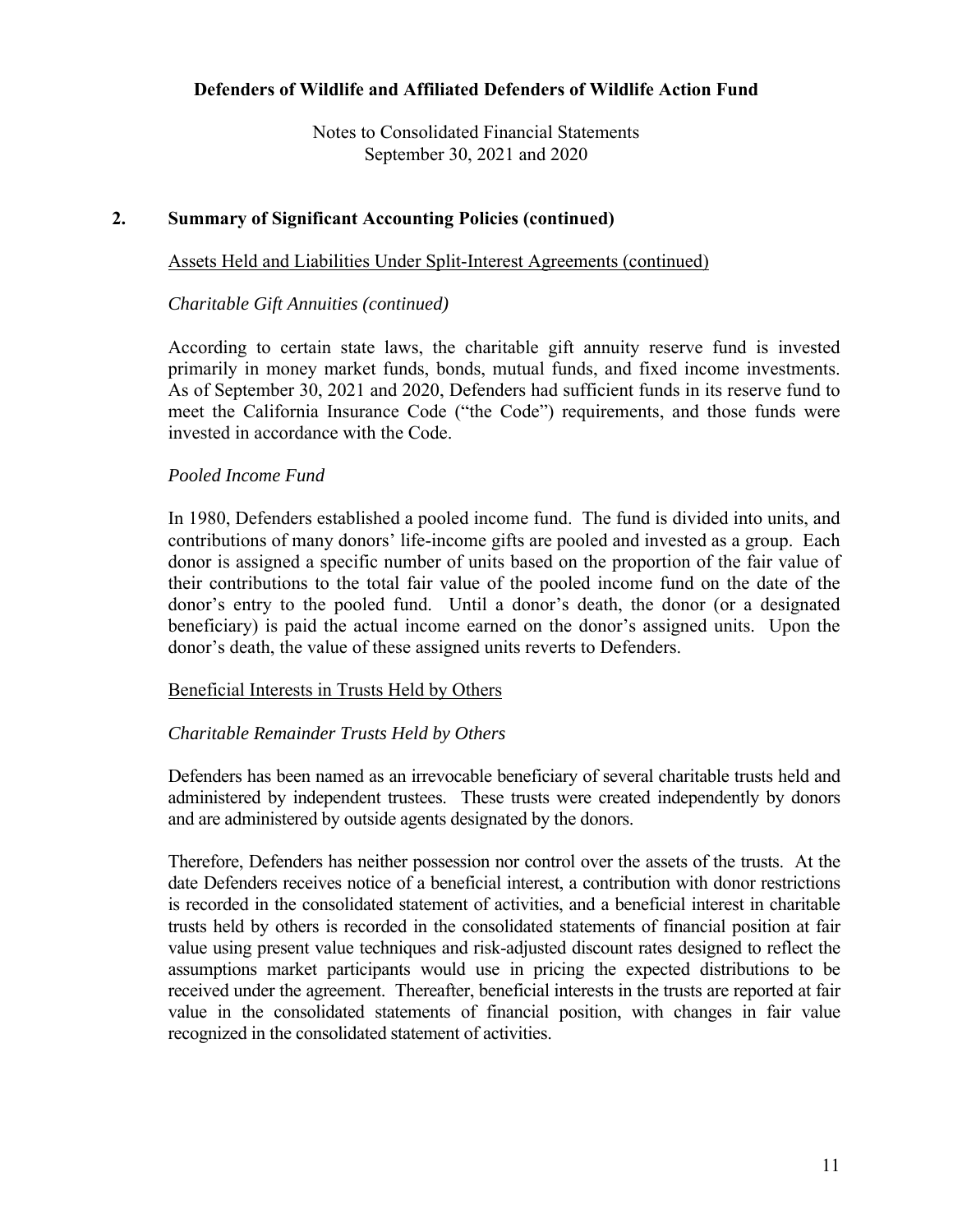Notes to Consolidated Financial Statements September 30, 2021 and 2020

## **2. Summary of Significant Accounting Policies (continued)**

Beneficial Interests in Trusts Held by Others (continued)

*Charitable Remainder Trusts Held by Others (continued)* 

Upon receipt of trust distributions or expenditures, or both, in satisfaction of the donorrestricted purpose, if any, net assets with donor-imposed time or purpose restrictions are released to net assets without donor restrictions.

## *Perpetual Trusts Held by Others*

Defenders was named as an irrevocable beneficiary of several perpetual trusts held and administered by a third-party trustee. Under the terms of the trust, Defenders has the irrevocable right to receive the income earned on the trust assets in perpetuity, but never receives the assets held in trust. The beneficial interests are recorded at fair value, which is measured using the fair value of the assets contributed to the trust. Distributions of the trusts' annual earnings are recorded as unrestricted income and any changes in the market value of the original gifts are reported as restricted gains and losses in the accompanying consolidated statement of activities.

#### Revenue Recognition

#### *Revenue Accounted for in Accordance with Contribution Accounting*

*Grants and contributions* that are nonreciprocal are recognized as revenue when cash, securities, or other assets; an unconditional promise to give; or a notification of a beneficial interest is received. Defenders reports gifts of cash and other assets as restricted support if they are received or promised with donor stipulations that limit the use of the donated funds to one of Defenders' programs or to a future year. When a donor restriction expires, that is, when a stipulated time restriction ends or purpose restriction is accomplished, net assets with donor restrictions are reclassified to net assets without donor restrictions and reported in the consolidated statement of activities as net assets released from restrictions.

Contributions with donor restrictions to the endowment corpus are invested in perpetuity by or on Defenders' behalf. The principal of the gift is never expended, while the investment return is spent on current restricted or unrestricted programs as specified by the donor.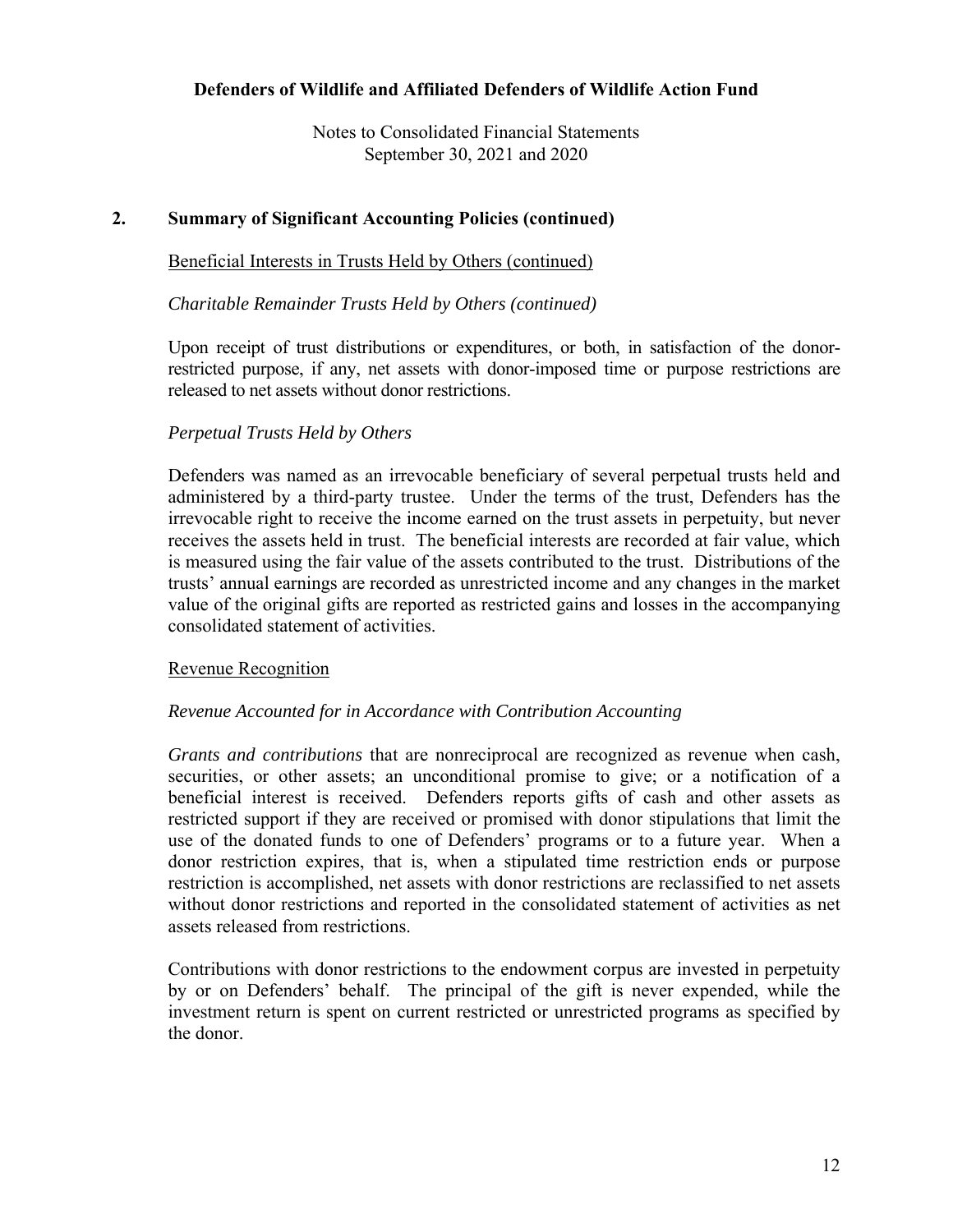Notes to Consolidated Financial Statements September 30, 2021 and 2020

## **2. Summary of Significant Accounting Policies (continued)**

## Revenue Recognition (continued)

### *Revenue Accounted for in Accordance with Contribution Accounting (continued)*

Defenders receives certain promises to give, collected over multiple accounting periods, and classifies the portion receivable in future accounting periods as restricted revenue. Defenders discounts the promises to give using an appropriate discount rate over the contribution period.

*Bequests* are recognized as revenue at the time the probate court declares the will valid and the proceeds are reasonably measurable. It is Defenders' practice to reduce these amounts by approximately 10% before recording the receivable, for estimated administration costs associated with the estates.

*Donated services* that meet the criteria for recognition are recognized at fair value at the time of donation. Donated services consist of pro-bono legal services and advertising, and are reported as in-kind contributions in the accompanying consolidated statement of activities. The value of these donated services is included in the consolidated financial statements as both revenue and expense in the amounts of \$6,139,697 and \$5,299,220 for the years ended September 30, 2021 and 2020, respectively.

## *Revenue Accounted for as Contracts*

Revenue is recognized when Defenders satisfies a performance obligation by transferring a promised good or performing a service. The amount of revenue recognized reflects the consideration Defenders expects to receive in exchange for satisfying distinct performance obligations. If a performance obligation does not meet the criteria to be considered distinct, Defenders combines it with other performance obligations until a distinct bundle of goods or services exists. Fees or amounts received in advance of satisfying contractual performance obligations are reflected as deferred revenue in the consolidated statements of financial position. Revenue is recognized either over time or at the point in time that contractual obligations are met.

Defenders recognizes rental revenue in the accounting period for which the performance obligation is satisfied. Any rental revenue payments received in advance are deferred until earned.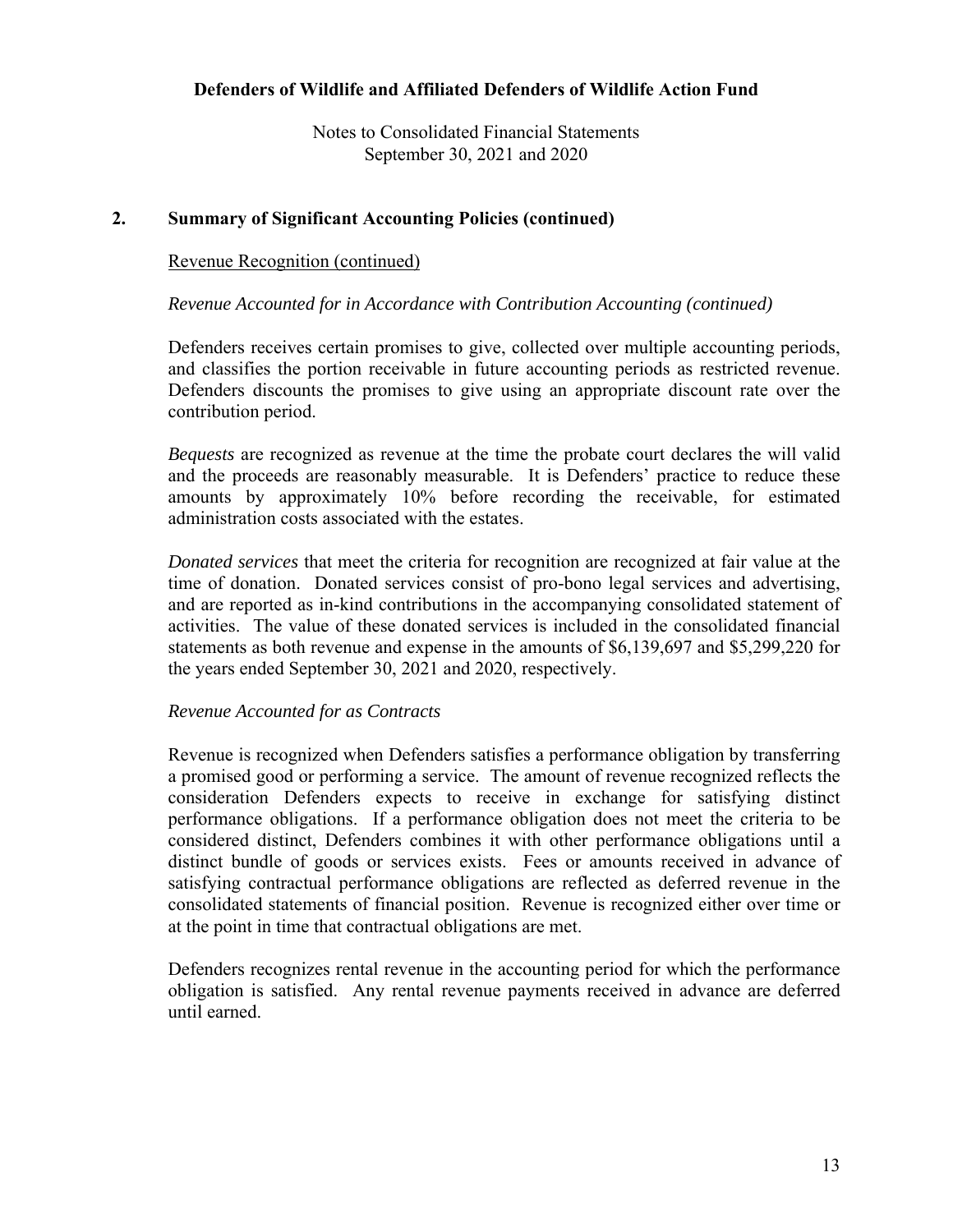Notes to Consolidated Financial Statements September 30, 2021 and 2020

## **2. Summary of Significant Accounting Policies (continued)**

#### Functional Allocation of Expenses

The costs of program and supporting services activities have been summarized on a functional basis in the consolidated statement of activities. The consolidated statement of functional expenses presents the natural classification detail of expenses by function. Accordingly, certain costs have been allocated among the programs and supporting services benefited.

### Advertising Costs

Defenders expenses advertising costs as incurred. Advertising expenses were \$1,146,283 and \$921,968 for the years ended September 30, 2021 and 2020, respectively.

### Use of Estimates

The preparation of consolidated financial statements in conformity with accounting principles generally accepted in the United States of America requires management to make estimates and assumptions that affect the amounts reported in the consolidated financial statements and accompanying notes. Actual results could differ from those estimates. Significant items subject to such estimates and assumptions include the splitinterest agreements; carrying value of land, buildings, and equipment; and bequests and trusts receivable.

#### Recently Issued Accounting Pronouncements

In February 2016, the Financial Accounting Standards Board (FASB) issued Accounting Standards Update (ASU) 2016-02, *Leases.* The update requires a lessee to recognize a right-of-use asset and lease liability, initially measured at the present value of the lease payments, in its consolidated statements of financial position. The guidance also expands the required quantitative and qualitative lease disclosures. The guidance is effective beginning in Defenders' fiscal year 2023.

In July 2020, the FASB issued ASU 2020-07, *Not-for-Profit Entities* (Topic 958): *Presentation and Disclosures by Not-for-Profit Entities for Contributed Nonfinancial Assets,* which is intended to increase transparency of contributed nonfinancial assets for nonprofit entities through enhancements in presentation and disclosure requirements.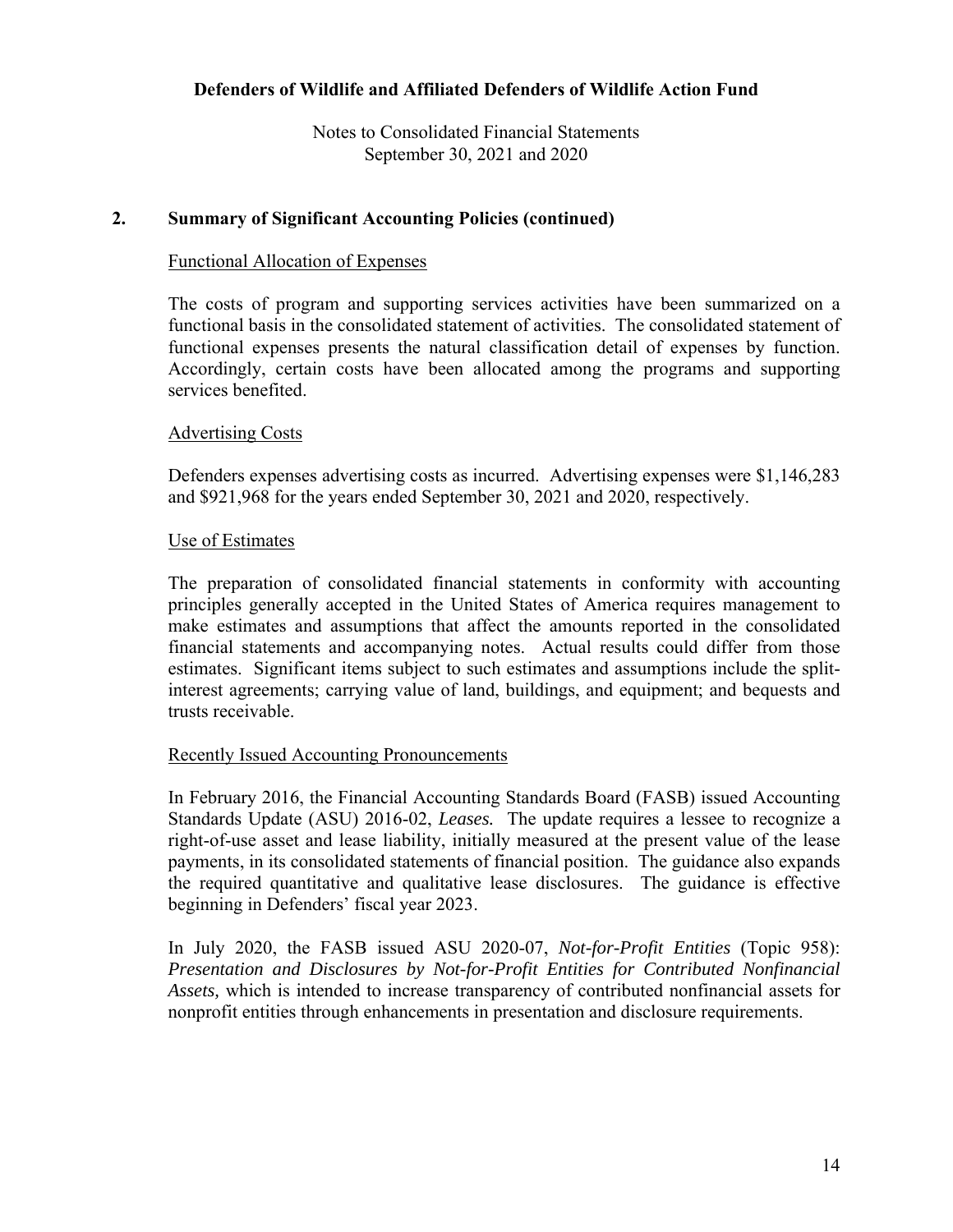Notes to Consolidated Financial Statements September 30, 2021 and 2020

## **2. Summary of Significant Accounting Policies (continued)**

#### Recently Issued Accounting Pronouncements (continued)

Nonprofit entities will be required to present contributed nonfinancial assets as a separate line item in the consolidated statement of activities, apart from contributions of cash and other financial contributions. Nonprofit entities will also be required to disclose various information related to contributed nonfinancial assets. ASU 2020-07 is effective beginning in Defenders' fiscal year 2022, and management is currently in the process of evaluating the impact of the new accounting guidance on its consolidated financial statements.

### Subsequent Events

In preparing these consolidated financial statements, Defenders has evaluated events and transactions for potential recognition or disclosure through February 17, 2022, the date the consolidated financial statements were available to be issued.

### **3. Liquidity and Availability**

Financial assets that are available for general expenditures, that is, without donor or other restrictions limiting their use, within one year of the consolidated statements of financial position date, comprise the following at September 30:

|                                          |   | 2021      |     | 2020       |
|------------------------------------------|---|-----------|-----|------------|
|                                          |   |           |     |            |
| Cash and cash equivalents                | S | 1,951,445 | \$. | 10,079,917 |
| Short-term investments                   |   | 139       |     | 6,325,590  |
| Bequests and trusts receivable           |   | 867,716   |     | 497,513    |
| Grants and contributions receivable –    |   |           |     |            |
| due within one year                      |   | 1,206,968 |     | 393,774    |
| Accounts receivable                      |   | 314,461   |     | 266,067    |
|                                          |   |           |     |            |
| Total available for general expenditures |   | 4,340,729 |     | 17,562,861 |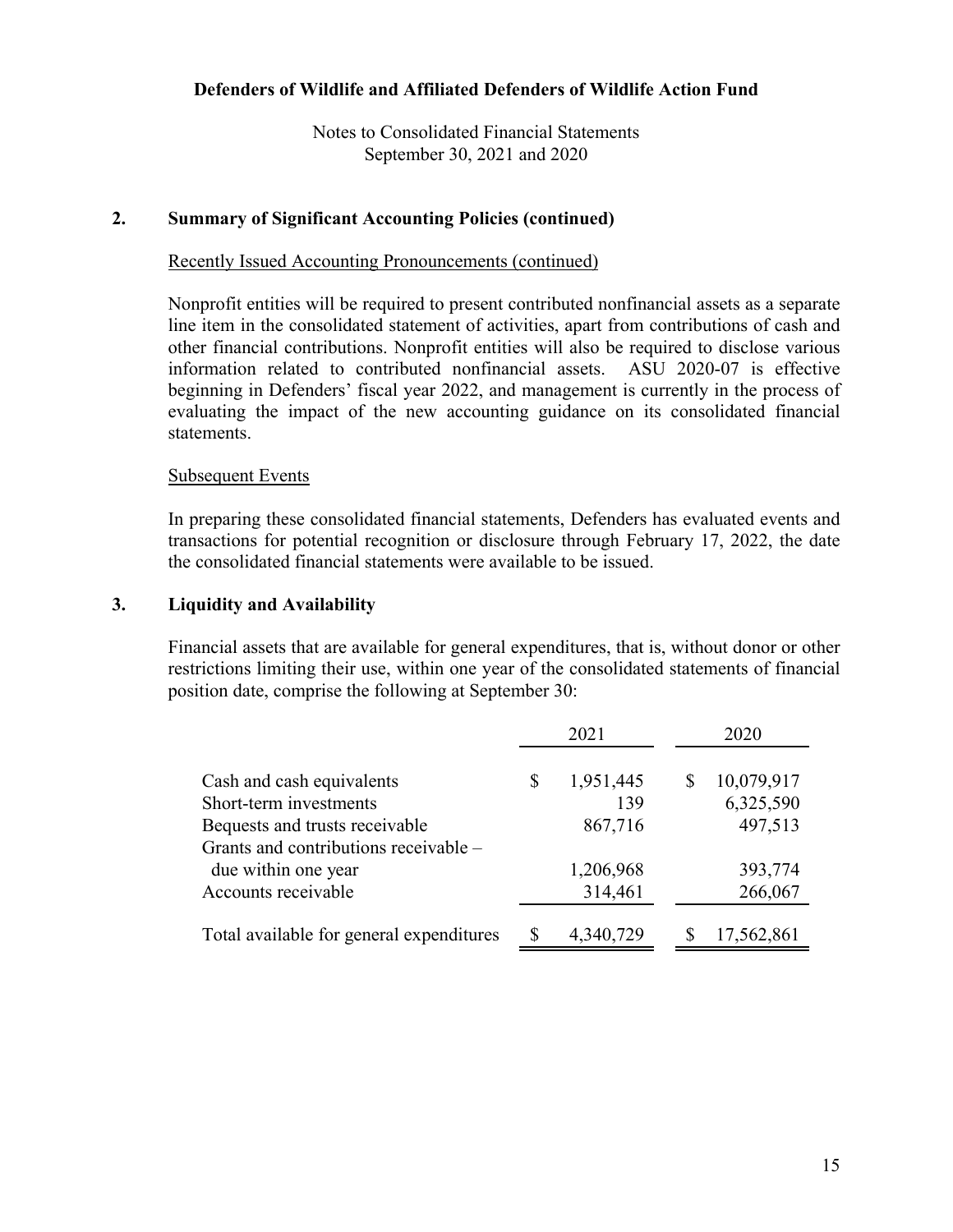Notes to Consolidated Financial Statements September 30, 2021 and 2020

## **3. Liquidity and Availability (continued)**

Defenders considers net assets with donor restrictions for use in current programs that are ongoing, major, and central to its annual operations to be available to meet cash needs for general expenditures. Defenders' endowment funds consist of beneficial interests in perpetual trusts and other donor-restricted endowments to be held in perpetuity. Donorrestricted endowment funds are not available for general expenditures.

## **4. Concentration of Credit Risk**

Financial instruments that potentially subject Defenders to significant concentrations of credit risk consist of cash and cash equivalents, and investments. Defenders maintains cash deposits and investments with various financial institutions that may, from time to time, exceed insurable limits under the Federal Deposit Insurance Corporation (FDIC) and Securities Investor Protection Corporation (SIPC). Defenders has not experienced any losses on its cash and cash equivalents, and investments to date as it relates to FDIC and SIPC insurance limits. Management periodically assesses the financial condition of these financial institutions and believes that the risk of any credit loss is minimal.

## **5. Investments and Fair Value Measurements**

#### Investment Return

Investment return consists of the following for the years ended September 30:

|                            |  | 2021      | 2020 |           |  |
|----------------------------|--|-----------|------|-----------|--|
| Interest and dividends     |  | 556,720   | S    | 425,200   |  |
| Unrealized gains           |  | 489,300   |      | 1,052,339 |  |
| Realized gains (losses)    |  | 1,947,092 |      | (38,608)  |  |
| Investment management fees |  | (98, 363) |      | (76, 921) |  |
| Total investment return    |  | 2,894,749 |      | 1,362,010 |  |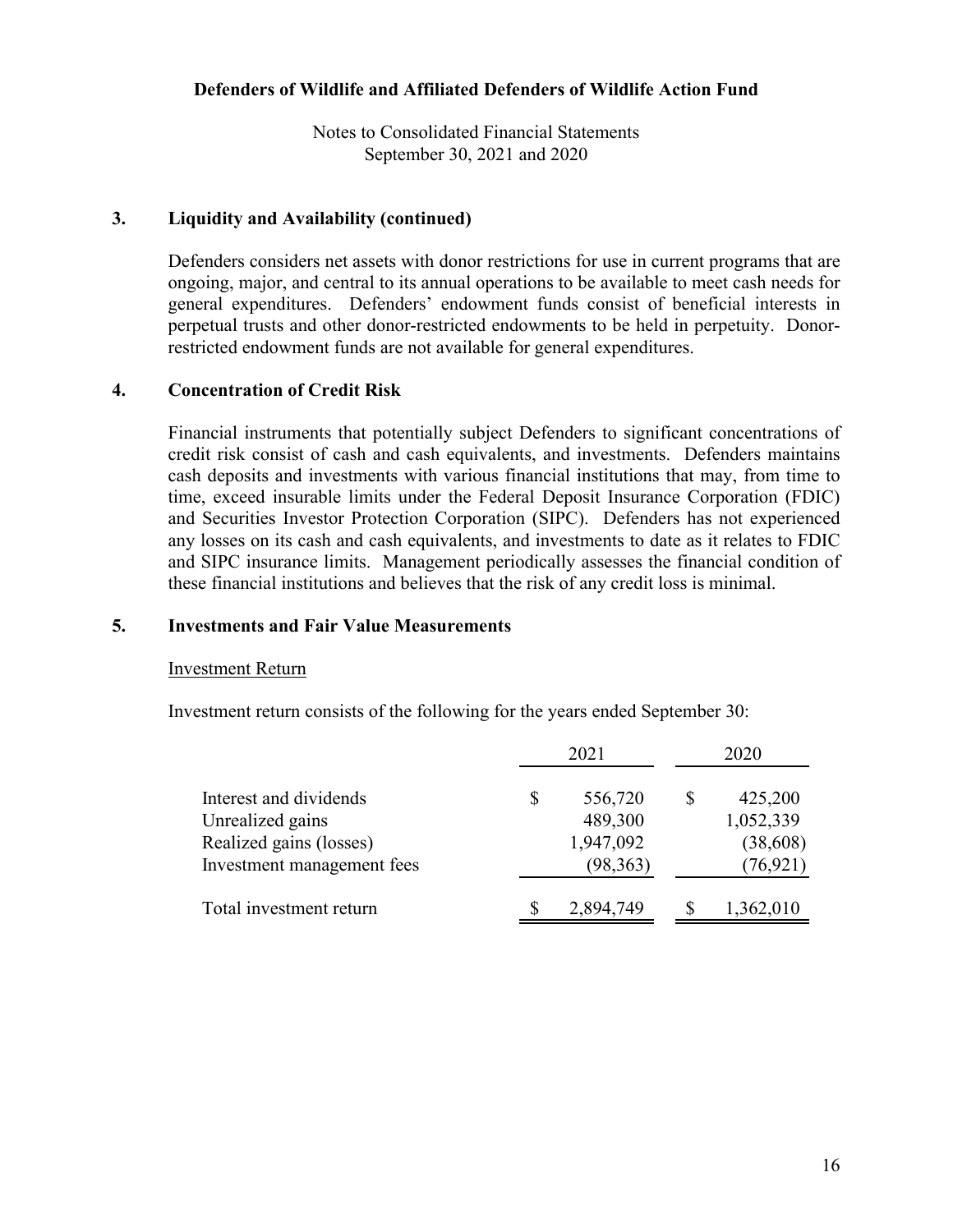Notes to Consolidated Financial Statements September 30, 2021 and 2020

## **5. Investments and Fair Value Measurements (continued)**

### Fair Value Measurements

Defenders follows FASB Accounting Standards Codification 820, *Fair Value Measurements and Disclosures,* for its financial assets. This standard establishes a fair value hierarchy that prioritizes the inputs to valuation techniques used to measure fair value. Fair value measurement standards require an entity to maximize the use of observable inputs (such as quoted prices in active markets) and minimize the use of unobservable inputs (such as appraisals or other valuation techniques) to determine fair value. The categorization of a financial instrument within the hierarchy is based upon the pricing transparency of the instrument and does not necessarily correspond to the entity's perceived risk of that instrument.

The inputs used in measuring fair value are categorized into three levels. Level 1 inputs consist of unadjusted quoted prices in active markets for identical assets and liabilities and have the highest priority. Level 2 is based upon observable inputs other than quoted market prices, and Level 3 is based on unobservable inputs. Transfers between levels in the fair value hierarchy are recognized at the end of the reporting period. In some cases, the inputs used to measure the fair value of an asset might be categorized within different levels of the fair value hierarchy. In those cases, the fair value measurement is categorized in its entirety in the same level of the fair value hierarchy as the lowest level input that is significant to the entire measurement. Assessing the significance of a particular input to entire measurement requires judgment, taking into account factors specific to the asset or liability.

The categorization of an asset within the hierarchy is based upon the pricing transparency of the asset and does not necessarily correspond to Defenders' assessment of the quality, risk, or liquidity profile of the asset or liability. In general, and where applicable, Defenders uses quoted prices in active markets for identical assets and quoted market prices for similar assets in markets that are not active to determine fair value. This pricing methodology applies to Level 1 and Level 2 investments.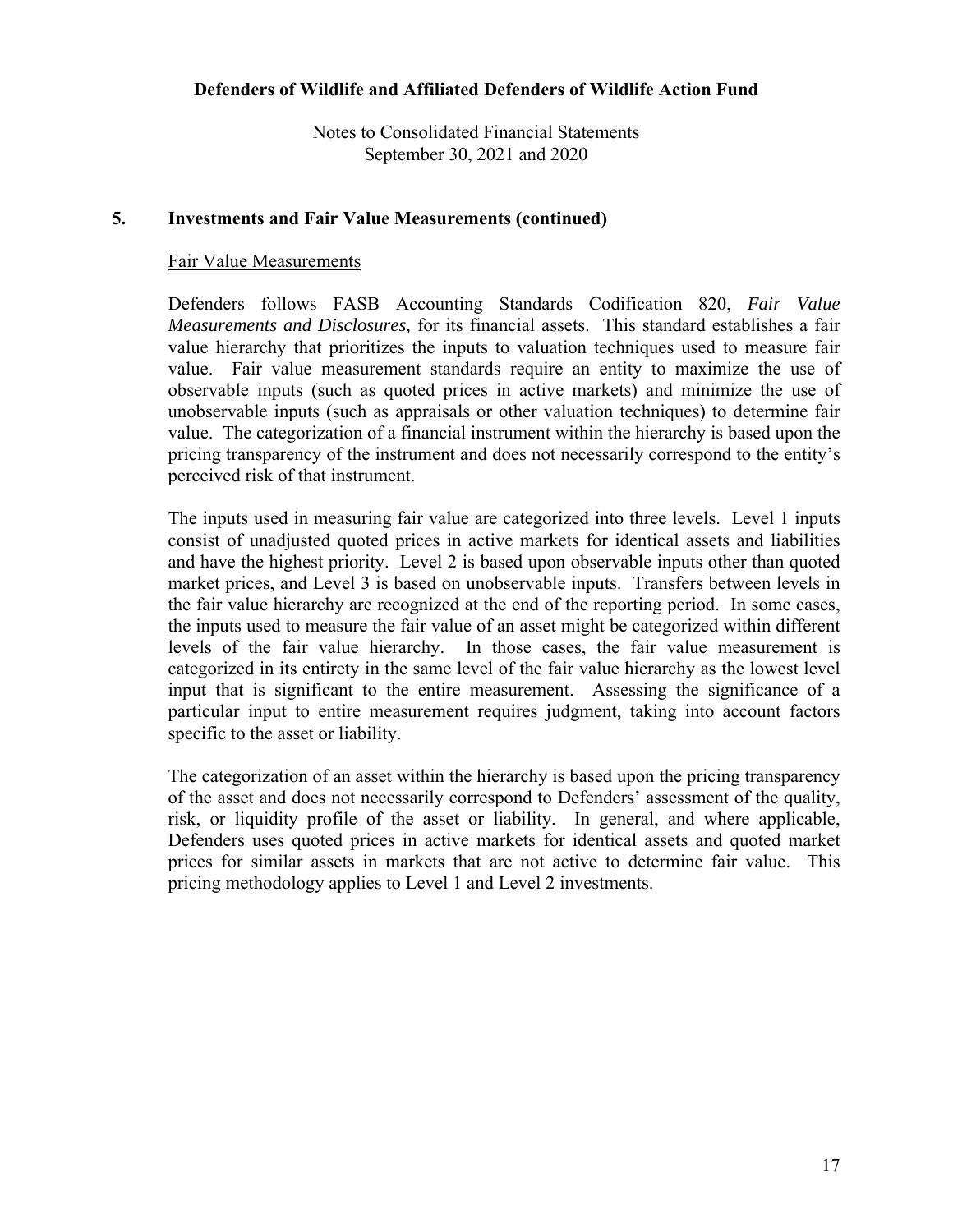Notes to Consolidated Financial Statements September 30, 2021 and 2020

## **5. Investments and Fair Value Measurements (continued)**

## Fair Value Measurements (continued)

The following table presents Defenders' fair value hierarchy for those assets measured on a recurring basis as of September 30, 2021:

|                                 |              | Level 1       | Level 2        | Level 3   | Total fair<br>value     |
|---------------------------------|--------------|---------------|----------------|-----------|-------------------------|
| Investments:                    |              |               |                |           |                         |
| Money market funds              | $\mathbb{S}$ | 660,405 \$    | $-$ \$         | - \$      | 660,405                 |
| Short-term bonds                |              | 109,900       |                |           | 109,900                 |
| Mutual funds:                   |              |               |                |           |                         |
| Equity                          |              | 17,238,312    |                |           | 17,238,312              |
| Fixed income                    |              | 9,847,118     |                |           | 9,847,118               |
| Hedge funds                     |              |               | 1,638,772      |           | 1,638,772               |
| Total investments               |              | 27,855,735    | 1,638,772      |           | 29,494,507              |
|                                 |              |               |                |           |                         |
| Annuity reserve fund:           |              |               |                |           |                         |
| Money market funds              |              | 218,882       |                |           | 218,882                 |
| Fixed income                    |              | 2,211,705     |                |           | 2,211,705               |
| Equity                          |              | 1,539,290     |                |           | 1,539,290               |
| Total annuity reserve fund      |              | 3,969,877     |                |           | 3,969,877               |
| Beneficial interests in trusts: |              |               |                |           |                         |
| Charitable remainder trusts     |              | 335,189       |                | 314,909   | 650,098                 |
| Pooled income fund              |              |               | 98,286         |           | 98,286                  |
| Perpetual trusts                |              |               |                | 1,544,188 | 1,544,188               |
| Total beneficial interests      |              |               |                |           |                         |
| in trusts                       |              | 335,189       | 98,286         | 1,859,097 | 2,292,572               |
|                                 |              |               |                |           |                         |
| Deferred compensation:          |              |               |                |           |                         |
| Mutual funds                    |              | 167,548       |                |           | 167,548                 |
| Total assets at fair value      | S            | 32,328,349 \$ | $1,737,058$ \$ |           | 1,859,097 \$ 35,924,504 |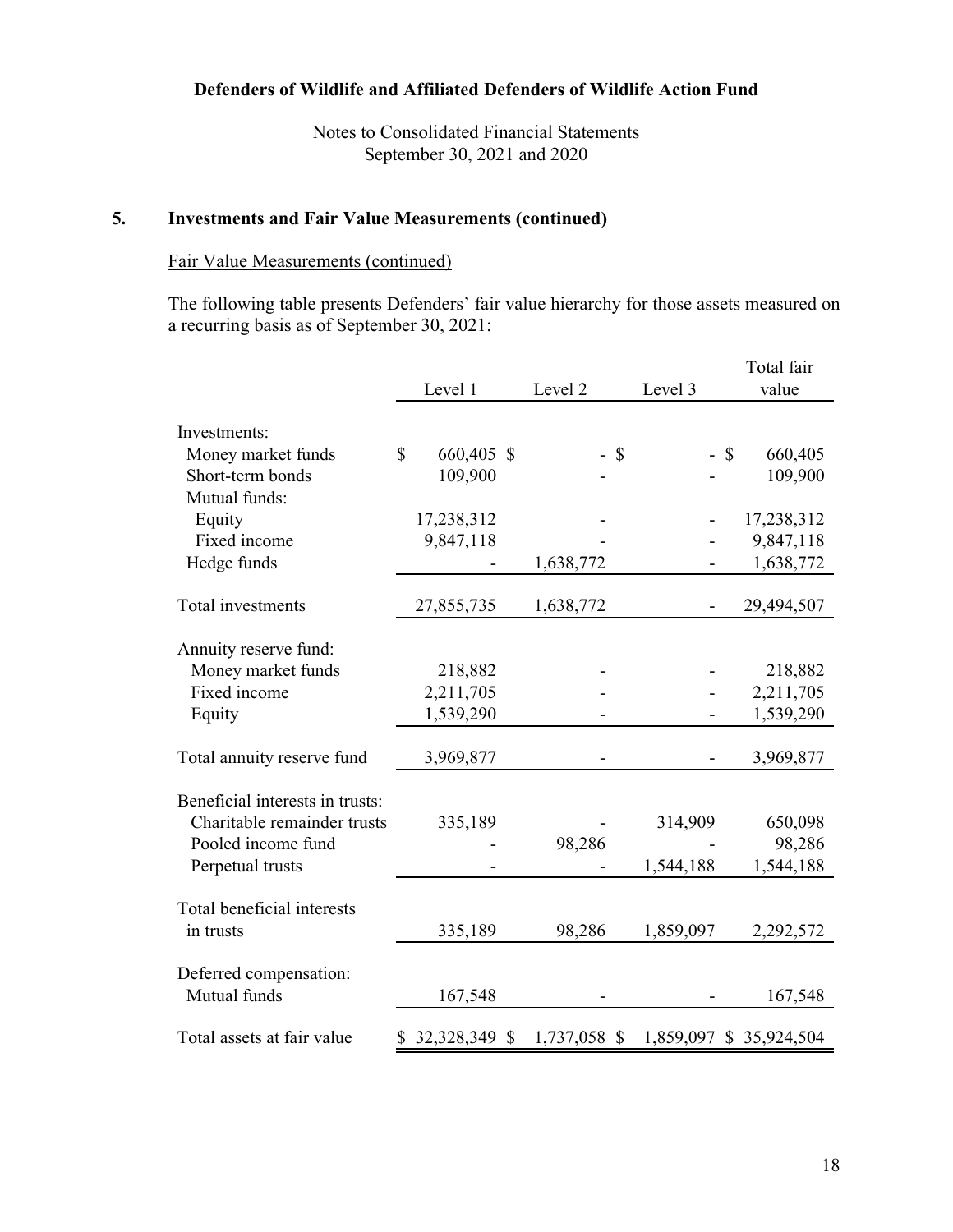Notes to Consolidated Financial Statements September 30, 2021 and 2020

## **5. Investments and Fair Value Measurements (continued)**

## Fair Value Measurements (continued)

The following table presents Defenders' fair value hierarchy for those assets measured on a recurring basis as of September 30, 2020:

|                                 |    | Level 1       | Level 2      | Level 3   |               | Total fair<br>value     |
|---------------------------------|----|---------------|--------------|-----------|---------------|-------------------------|
| Investments:                    |    |               |              |           |               |                         |
| Money market funds              | \$ | 1,292,051 \$  | $-$ \$       |           | $\mathcal{S}$ | 1,292,051               |
| Short-term bonds                |    | 109,928       |              |           |               | 109,928                 |
| Mutual funds:                   |    |               |              |           |               |                         |
| Equity                          |    | 8,865,048     |              |           |               | 8,865,048               |
| Fixed income                    |    | 8,289,874     |              |           |               | 8,289,874               |
| Hedge funds                     |    |               | 1,509,021    |           |               | 1,509,021               |
| Tangible assets                 |    | 150,552       |              |           |               | 150,552                 |
|                                 |    |               |              |           |               |                         |
| Total investments               |    | 18,707,453    | 1,509,021    |           |               | 20,216,474              |
| Annuity reserve fund:           |    |               |              |           |               |                         |
| Money market funds              |    | 255,439       |              |           |               | 255,439                 |
| Fixed income                    |    | 2,196,378     |              |           |               | 2,196,378               |
| Equity                          |    | 1,377,138     |              |           |               | 1,377,138               |
|                                 |    |               |              |           |               |                         |
| Total annuity reserve fund      |    | 3,828,955     |              |           |               | 3,828,955               |
| Beneficial interests in trusts: |    |               |              |           |               |                         |
| Charitable remainder trusts     |    |               |              |           |               |                         |
| Pooled income fund              |    | 296,891       | 90,642       | 283,944   |               | 580,835<br>90,642       |
| Perpetual trusts                |    |               |              | 1,343,670 |               | 1,343,670               |
|                                 |    |               |              |           |               |                         |
| Total beneficial interests      |    |               |              |           |               |                         |
| in trusts                       |    | 296,891       | 90,642       | 1,627,614 |               | 2,015,147               |
| Deferred compensation:          |    |               |              |           |               |                         |
| Mutual funds                    |    | 122,181       |              |           |               | 122,181                 |
| Total assets at fair value      | S. | 22,955,480 \$ | 1,599,663 \$ |           |               | 1,627,614 \$ 26,182,757 |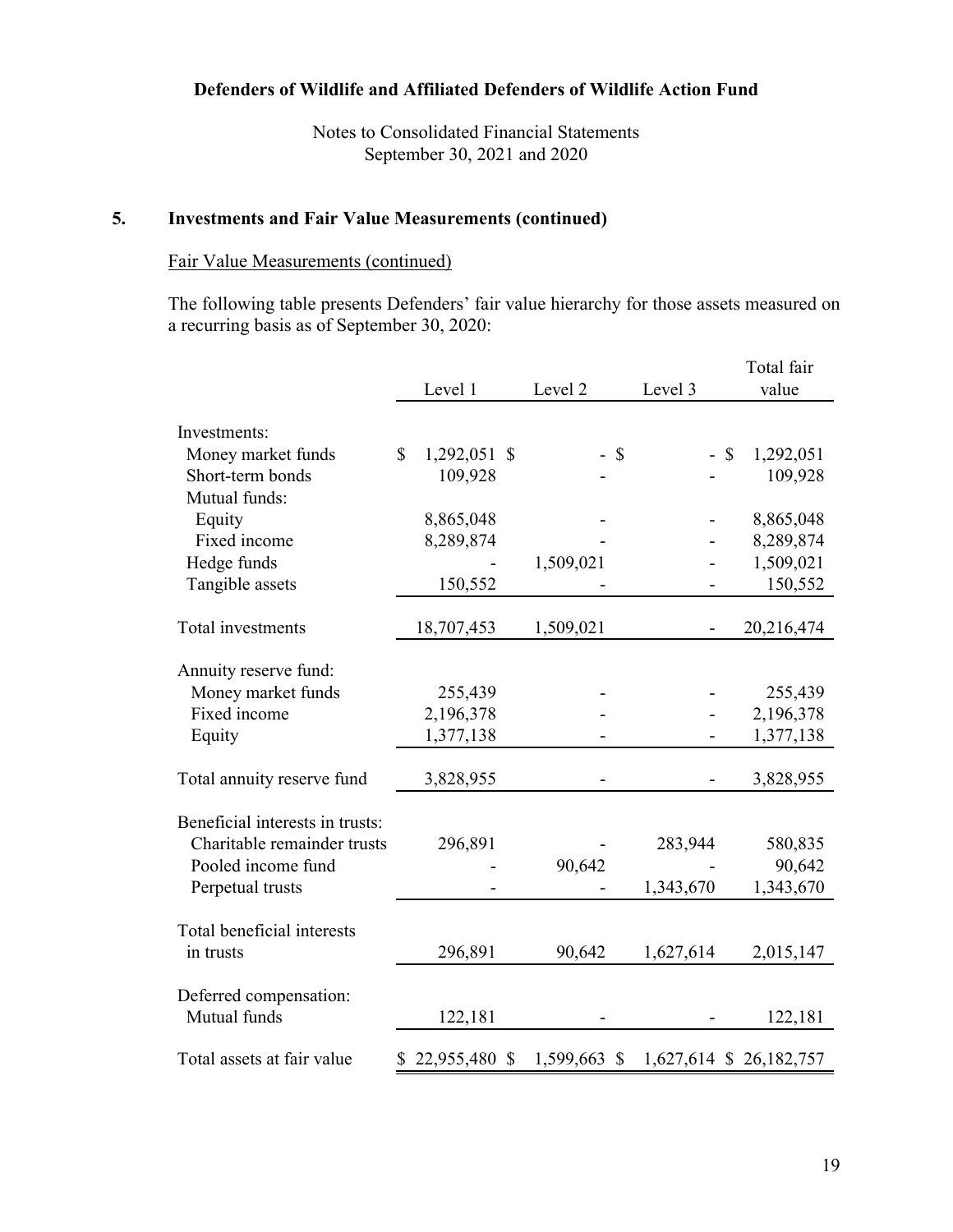Notes to Consolidated Financial Statements September 30, 2021 and 2020

## **5. Investments and Fair Value Measurements (continued)**

Defenders used the following methods and significant assumptions to estimate fair value of assets recorded at fair value:

### Investments

### *Level 1*

Where quoted prices are available in an active market, securities are classified within Level 1 of the valuation hierarchy. Level 1 includes money market funds, mutual funds, corporate bonds, stocks, and fixed income securities held as investments.

## *Level 2*

When quoted market prices for similar assets are available in markets that are not active, securities are classified within Level 2 of the valuation hierarchy. Level 2 includes hedge funds. The hedge funds are comprised of tracker funds, debt funds, global credit securities, and research funds. These hedge funds are measured in quantifiable units at quoted market prices on a monthly basis by the broker, and the broker's pricing methodology is assessed when determining the fair value hierarchy. Due to the frequency of the availability of market quotations, the hedge funds held by Defenders at September 30, 2021 and 2020 are categorized as Level 2 in the valuation hierarchy.

#### Annuity Reserve Fund

## *Level 1*

Annuity reserve fund is primarily invested in money market funds, bonds, mutual funds, and fixed income investments, which are valued at fair value based on quoted market prices of the underlying investments, and therefore classified as Level 1.

#### Beneficial Interests in Trusts

## *Level 1*

Charitable remainder trust assets for which Defenders is a trustee are invested in a diversified portfolio of mutual funds and marketable securities, which are valued at fair value based on quoted market prices of the underlying investments, and are therefore classified within Level 1.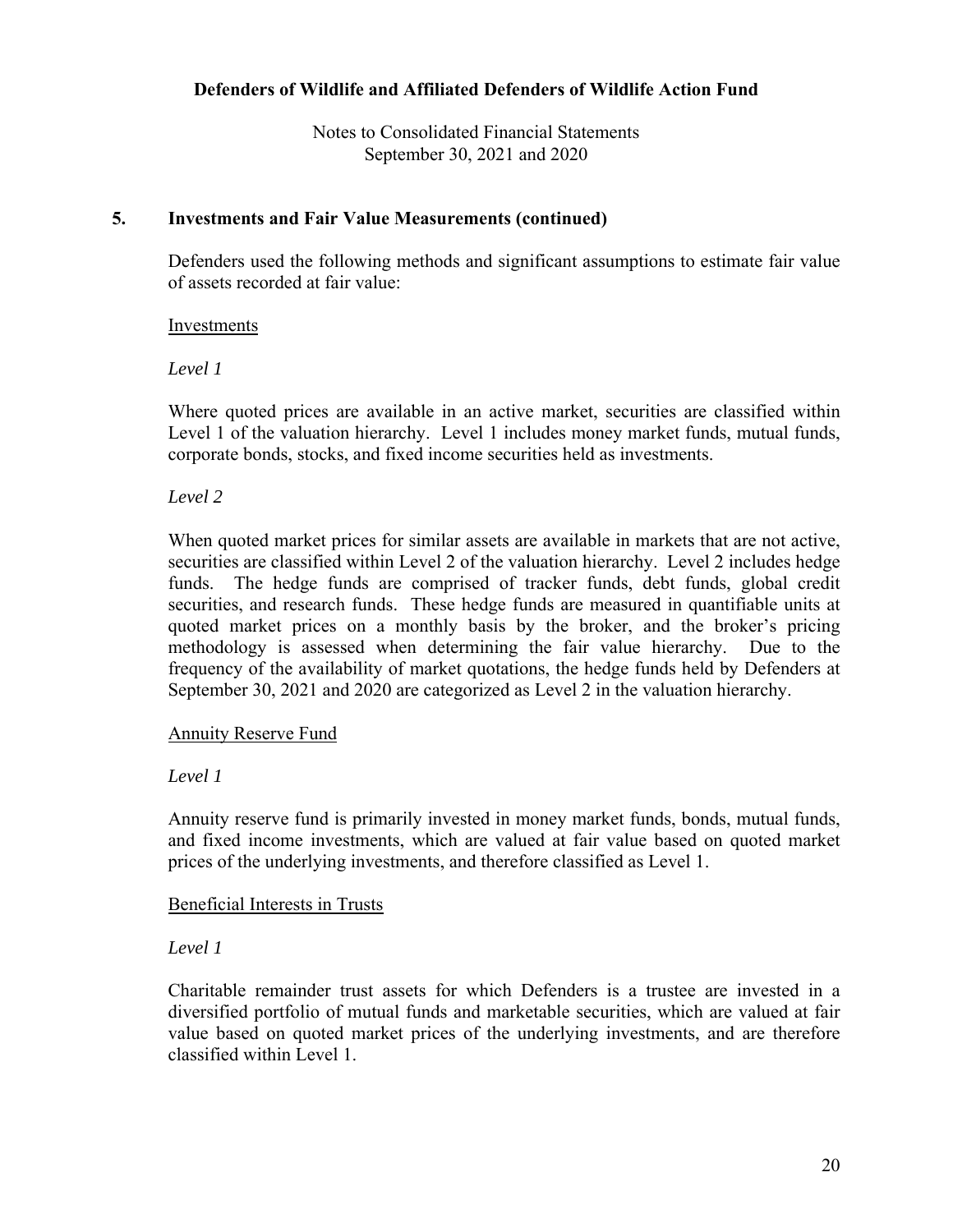Notes to Consolidated Financial Statements September 30, 2021 and 2020

## **5. Investments and Fair Value Measurements (continued)**

#### Beneficial Interests in Trusts (continued)

### *Level 2*

Pooled income fund consists primarily of fixed income equity mutual funds that are valued at price per unit of shares held by Defenders at year end and are based on quoted market prices in active markets.

### *Level 3*

The fair values of beneficial interests in charitable and perpetual trusts are determined by using present value techniques and risk-adjusted discount rates designed to reflect the assumptions market participants would use in pricing the underlying assets and are based on the fair values of trust investments as reported by the trustees. These are considered to be Level 3 measurements. The following table is a rollforward of the fair value measurements using unobservable inputs (Level 3):

|                                                                       | Charitable<br><b>Remainder Trusts</b> |   | Interest in<br><b>Perpetual Trusts</b> |    | Total<br>Assets                   |
|-----------------------------------------------------------------------|---------------------------------------|---|----------------------------------------|----|-----------------------------------|
| Value at September 30, 2019 \$<br>Remainder payout<br>Change in value | 907,460<br>(662, 518)<br>39,002       | S | 1,330,626<br>13,044                    | \$ | 2,238,086<br>(662, 518)<br>52,046 |
| Value at September 30, 2020<br>Change in value                        | 283,944<br>30,965                     |   | 1,343,670<br>200,518                   |    | 1,627,614<br>231,483              |
| Value at September 30, 2021 \$                                        | 314,909                               | S | 1,544,188                              | S  | 1,859,097                         |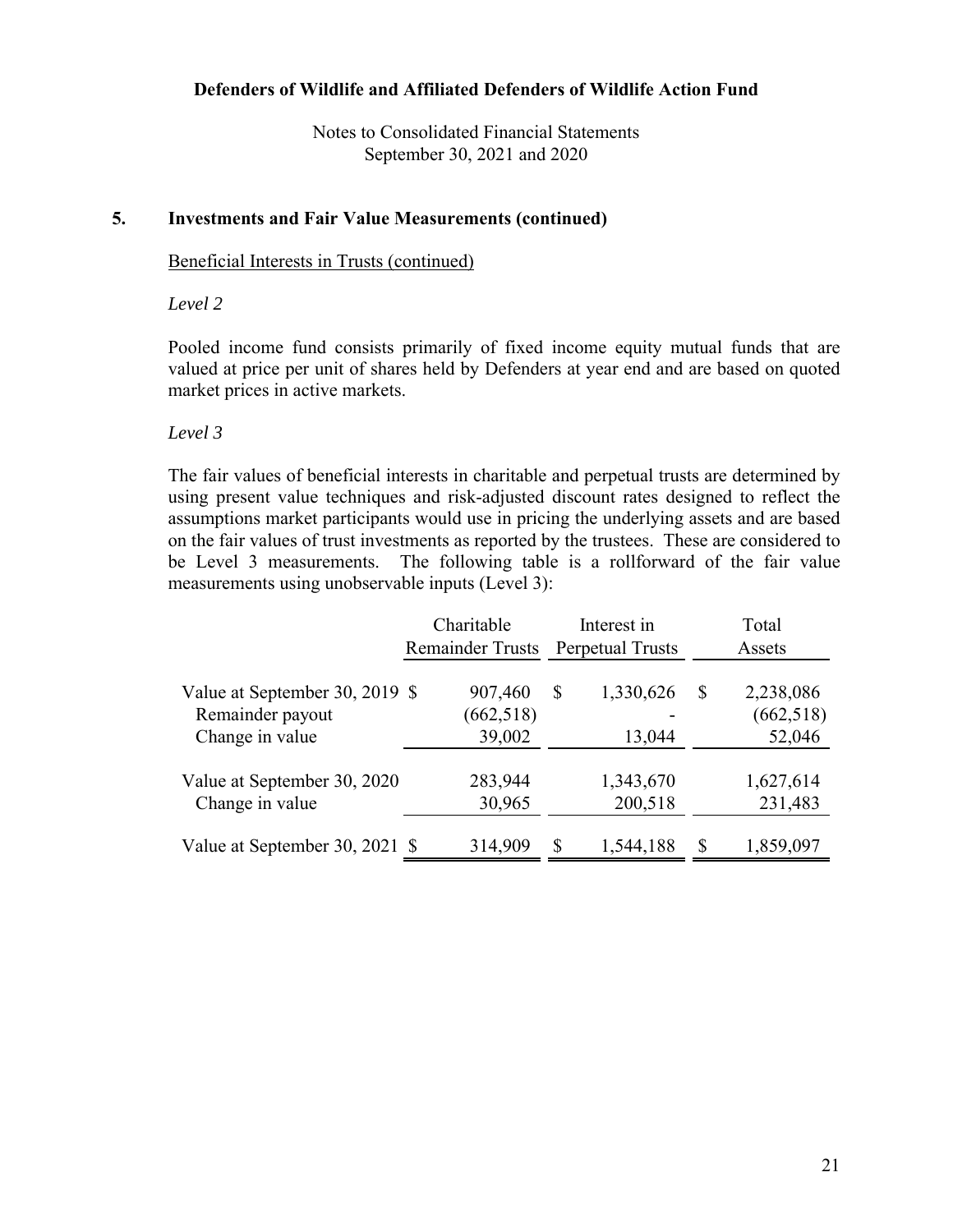Notes to Consolidated Financial Statements September 30, 2021 and 2020

## **6. Grants and Contributions Receivable**

Grants and contributions receivable are promised as follows at September 30:

|                                                             |  | 2021                |    | 2020               |
|-------------------------------------------------------------|--|---------------------|----|--------------------|
| Due in less than one year<br>Due in one to five years       |  | 1,206,968<br>20,000 | \$ | 393,774<br>190,000 |
| Total grants and contributions receivable<br>Less: discount |  | 1,226,968<br>(112)  |    | 583,774<br>(526)   |
| Grants and contributions receivable, net                    |  | 1,226,856           | S  | 583,248            |

## **7. Split-Interest Agreements**

Assets held under split-interest agreements in the accompanying consolidated statements of financial position were comprised of the following at September 30:

|                                      | 2021      |   | 2020      |  |  |
|--------------------------------------|-----------|---|-----------|--|--|
| Investments – annuity reserve fund   | 3,969,877 | S | 3,828,955 |  |  |
| Beneficial interests in trusts:      |           |   |           |  |  |
| Assets held by Defenders:            |           |   |           |  |  |
| Charitable remainder trusts          | 335,189   |   | 296,891   |  |  |
| Pooled income fund                   | 98,286    |   | 90,642    |  |  |
| Assets held by a third party:        |           |   |           |  |  |
| Charitable remainder trusts          | 314,909   |   | 283,944   |  |  |
| Perpetual trusts                     | 1,544,188 |   | 1,343,670 |  |  |
|                                      |           |   |           |  |  |
| Total beneficial interests in trusts | 2,292,572 |   | 2,015,147 |  |  |
| Total split-interest agreements      | 6,262,449 |   | 5,844,102 |  |  |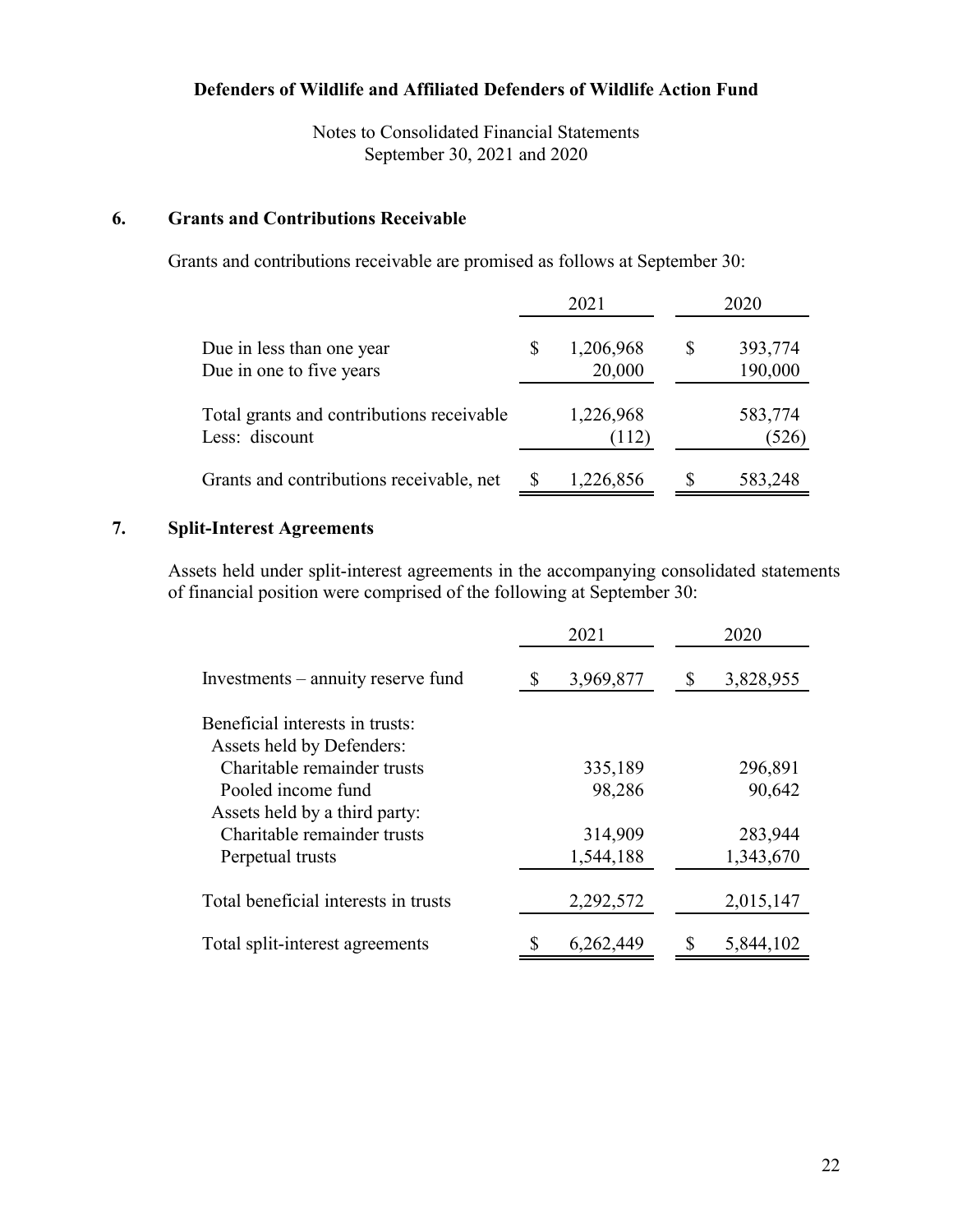Notes to Consolidated Financial Statements September 30, 2021 and 2020

## **7. Split-Interest Agreements (continued)**

During the year ended September 30, 2020, one of the charitable remainder trusts held by a third party was terminated, and Defenders received a final distribution of \$662,518 in cash. Liabilities under split-interest agreements included in the accompanying consolidated statements of financial position were \$2,270,184 and \$2,303,373 at September 30, 2021 and 2020, respectively. Net contributions under split-interest agreements were approximately \$111,922 and \$131,622 for the years ended September 30, 2021 and 2020, respectively.

## **8. Property and Equipment**

Defenders held the following property and equipment at September 30:

|                                | 2021            | 2020            |
|--------------------------------|-----------------|-----------------|
| Land                           | \$<br>4,585,586 | \$<br>4,585,586 |
| Buildings and improvements     | 9,514,331       | 9,468,311       |
| Computer equipment             | 2,746,127       | 2,723,319       |
| Furniture and equipment        | 1,135,526       | 1,112,003       |
| Website                        | 346,931         | 346,931         |
| Total property and equipment   | 18,328,501      | 18,236,150      |
| Less: accumulated depreciation | (9,834,969)     | (9,095,762)     |
| Property and equipment, net    | 8,493,532       | \$<br>9,140,388 |

## **9. Loan Payable – Paycheck Protection Program**

Defenders applied for a loan under the Paycheck Protection Program (PPP) pursuant to Division A, Title 1 of the CARES Act, which was enacted on March 27, 2020. The PPP is a loan designed to provide a direct incentive for small businesses to keep their workers on the payroll through the COVID-19 coronavirus, for which Defenders qualified. After the loans are granted, the Small Business Administration (SBA) will forgive loans if all employee retention criteria are met, and the funds are used for eligible expenses (which primarily consist of payroll costs, costs used to continue group healthcare benefits, rent, and utilities).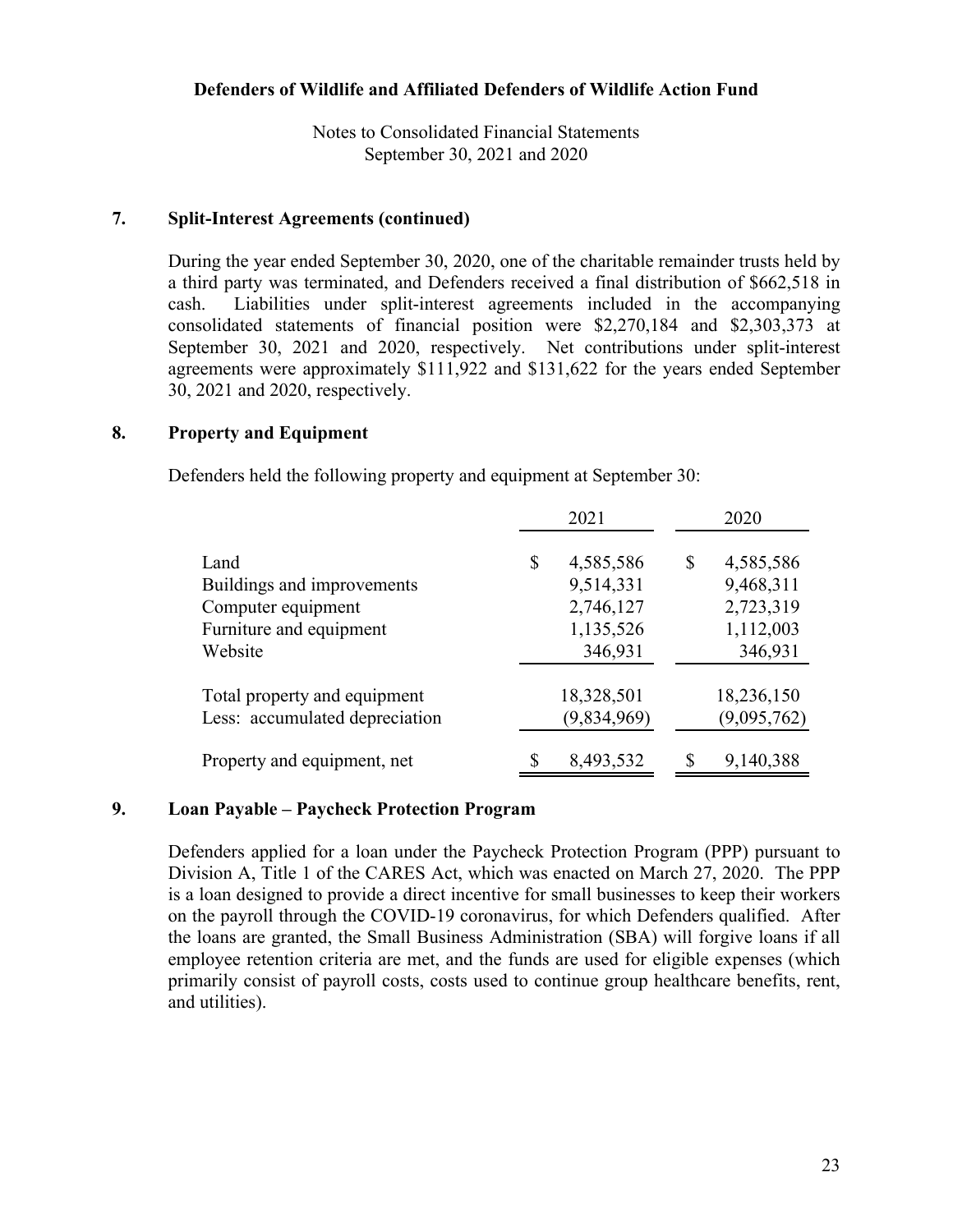Notes to Consolidated Financial Statements September 30, 2021 and 2020

## **9. Loan Payable – Paycheck Protection Program (continued)**

The initial loan was granted to Defenders on May 5, 2020 in the amount of \$2,397,455, with terms including a 1.00% fixed interest rate and maturity date of May 5, 2022. At September 30, 2020, Defenders recorded \$2,397,455 as a loan payable and \$9,787 as interest expense. During fiscal year 2021, the SBA approved full forgiveness of the loan, and remitted the forgiveness amount to the financial institution, including applicable interest accruals. Defenders recorded the amount of forgiven loan and accrued interest as other income in the accompanying consolidated statement of activities.

#### **10. Net Assets**

### Net Assets Without Donor Restrictions

Net assets without donor restrictions consist of the following at September 30:

|                                                             | 2021                                               |                                    | 2020       |
|-------------------------------------------------------------|----------------------------------------------------|------------------------------------|------------|
| Undesignated<br>Land and building<br>Property and equipment | 24, 231, 638<br>7,845,835<br>647,697<br>32,725,170 | 19,546,039<br>8,178,183<br>962,205 |            |
| Total net assets without donor restrictions                 |                                                    |                                    | 28,686,427 |

Net assets without donor restrictions include undesignated funds that have not been specifically set aside by the Board for an internally-designated purpose and are available for general operations, as well as funds designated for purposes of future property and equipment needs.

## Net Assets With Donor Restrictions

## *Subject to Expenditure for Specific Purpose*

Defenders receives a number of program-specific grants that are often expended over more than one fiscal year. The unused grant funds that are not expended at the end of the fiscal year are carried over to the next fiscal year, and are classified as net assets with donor restrictions until appropriate expenses are incurred in accordance with the program restrictions.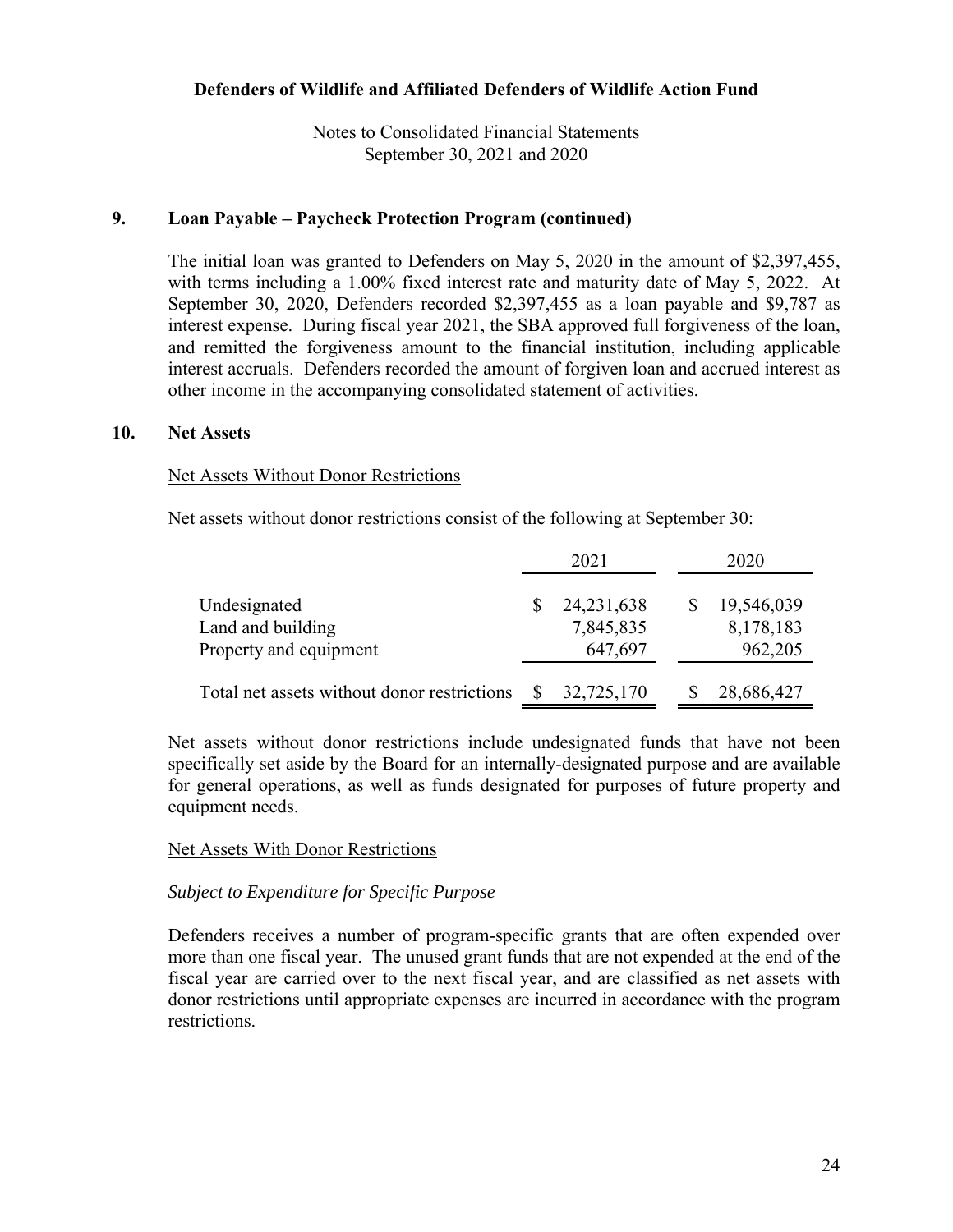Notes to Consolidated Financial Statements September 30, 2021 and 2020

### **10. Net Assets (continued)**

### Net Assets With Donor Restrictions (continued)

#### *Subject to the Passage of Time*

As discussed in Note 2, Defenders is party to various split-interest agreements with donors, including irrevocable charitable remainder trusts, charitable gift annuities, pooled income funds, perpetual trusts, and similar arrangements. Certain revenues from these arrangements are restricted for the purposes or time periods specified in the arrangements.

Net assets with donor restrictions are restricted for the following purposes or periods at September 30:

|                                                                    | 2021             |              | 2020       |  |  |
|--------------------------------------------------------------------|------------------|--------------|------------|--|--|
| Subject to expenditure for specific<br>purpose:                    | \$               | $\mathbb{S}$ |            |  |  |
| Program grants                                                     | 8,343,018        |              | 8,832,516  |  |  |
| Subject to the passage of time:                                    |                  |              |            |  |  |
| Charitable remainder and other trusts                              | 451,194          |              | 400,496    |  |  |
| Charitable gift annuities                                          | 1,898,596        |              | 1,705,920  |  |  |
| Pooled income fund                                                 | 98,286           |              | 90,642     |  |  |
| Lloyd Symington Memorial                                           |                  |              |            |  |  |
| Fund for Wildlife Education                                        | 162,512          |              | 162,512    |  |  |
| Total subject to the passage of time                               | 2,610,588        |              | 2,359,570  |  |  |
| Endowments:                                                        |                  |              |            |  |  |
| Beneficial interest in perpetual trusts<br>Harding Educational and | 1,544,189        |              | 1,343,670  |  |  |
| <b>Charitable Foundation</b>                                       | 162,069          |              | 162,080    |  |  |
| Lloyd Symington Memorial                                           |                  |              |            |  |  |
| Fund for Wildlife Education                                        | 41,024           |              | 41,027     |  |  |
| Total endowments                                                   | 1,747,282        |              | 1,546,777  |  |  |
| Total net assets with donor restrictions                           | \$<br>12,700,888 | \$           | 12,738,863 |  |  |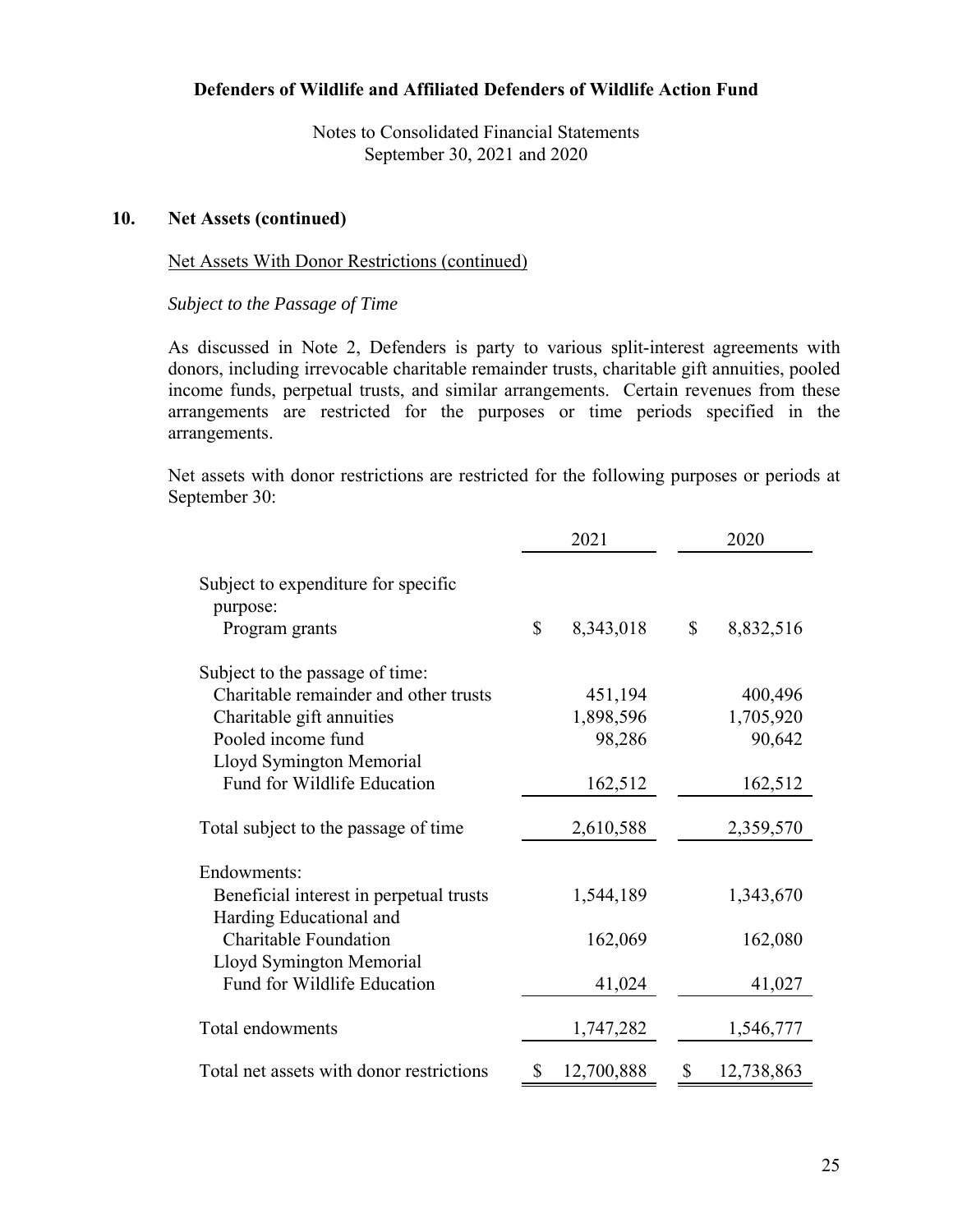Notes to Consolidated Financial Statements September 30, 2021 and 2020

### **11. Endowment**

Defenders' endowment includes beneficial interests in perpetual trusts and other donorrestricted contributions to be held in perpetuity, the earnings of which can be used to fund either specific programs or general operations. Under accounting principles generally accepted in the United States of America, net assets associated with endowment funds are classified and reported based on the existence or absence of donor-imposed restrictions.

### Interpretation of Relevant Law

The Board of Directors of Defenders has interpreted the District of Columbia's Uniform Prudent Management of Institutional Funds Act (UPMIFA) as requiring the preservation of the fair value of the original gift as of the gift date of the donor-restricted endowment funds, absent explicit donor stipulations to the contrary. As a result of this interpretation, Defenders classifies as net assets with donor restrictions (a) the original value of gifts donated to the permanent endowment, (b) the original value of subsequent gifts to the permanent endowment, and (c) accumulations to the permanent endowment made in accordance with the direction of the applicable donor gift instrument at the time the accumulation is added to the fund.

In accordance with UPMIFA, Defenders considers the following factors in making a determination to appropriate or accumulate donor-restricted funds: (1) duration and preservation of the fund; (2) purposes of Defenders and the donor-restricted endowment fund; (3) general economic conditions; (4) possible effect of inflation and deflation; (5) expected total return from income and the appreciation or depreciation of investments; (6) other resources of Defenders; and (7) investment policies of Defenders.

## Return Objectives, Risk Parameters, and Strategies

Defenders follows a conservative investment policy for endowment assets that attempts to preserve fully the original corpus and optimize returns. Should significant, new donations be made to the endowment assets, Defenders' investment policy would permit a strategy of long-term growth of the endowment assets. Under such a policy, the endowment assets would be invested in a manner that is intended to produce results exceeding major investment benchmarks while assuming a moderate level of risk.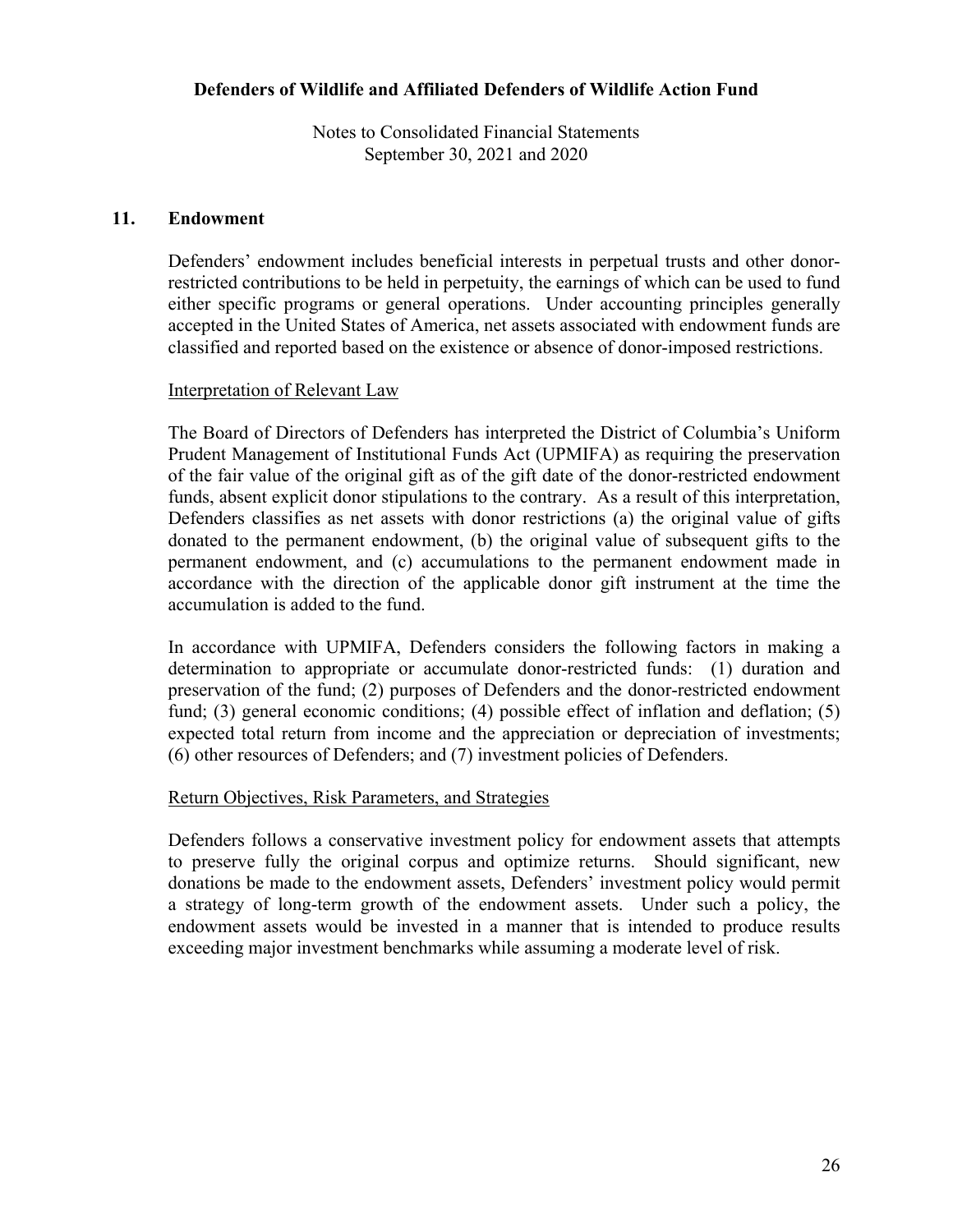Notes to Consolidated Financial Statements September 30, 2021 and 2020

## **11. Endowment (continued)**

### Funds with Deficiencies

From time to time, the fair value of assets associated with individual donor-restricted endowment funds may fall below the level that the donor or UPMIFA requires Defenders to retain as a fund of perpetual duration. In accordance with accounting principles generally accepted in the United States of America, deficiencies of this nature would be reported by Defenders in net assets with donor restrictions. There were no fund deficiencies for the years ended September 30, 2021 and 2020.

#### Composition of Endowment Net Assets

Endowment net asset composition was as follows at September 30:

|                                  | 2021      | 2020 |           |  |  |
|----------------------------------|-----------|------|-----------|--|--|
| Donor-restricted endowment funds | 1,747,282 | S.   | 1,546,777 |  |  |

## Changes in Endowment Net Assets

Changes in endowment net assets were as follows for the years ended September 30:

|                                                              | 2021 |                      |  | 2020                |
|--------------------------------------------------------------|------|----------------------|--|---------------------|
| Endowment net assets, beginning of year<br>Investment return |      | 1,546,777<br>200,505 |  | 1,527,914<br>18,863 |
| Endowment net assets, end of year                            |      | 1,747,282            |  | 1,546,777           |

## **12. Deferred Compensation Plan**

Defenders maintains a non-qualified deferred compensation 457(b) plan for the President as a means of providing a supplemental benefit. Defenders contributes 7% in the aggregate of the President's compensation to the money purchase pension plan and the 457(b) plan. The Board also authorized additional contributions to the 457(b) plan as additional deferred compensation to the President up to the statutory limit of allowable contributions.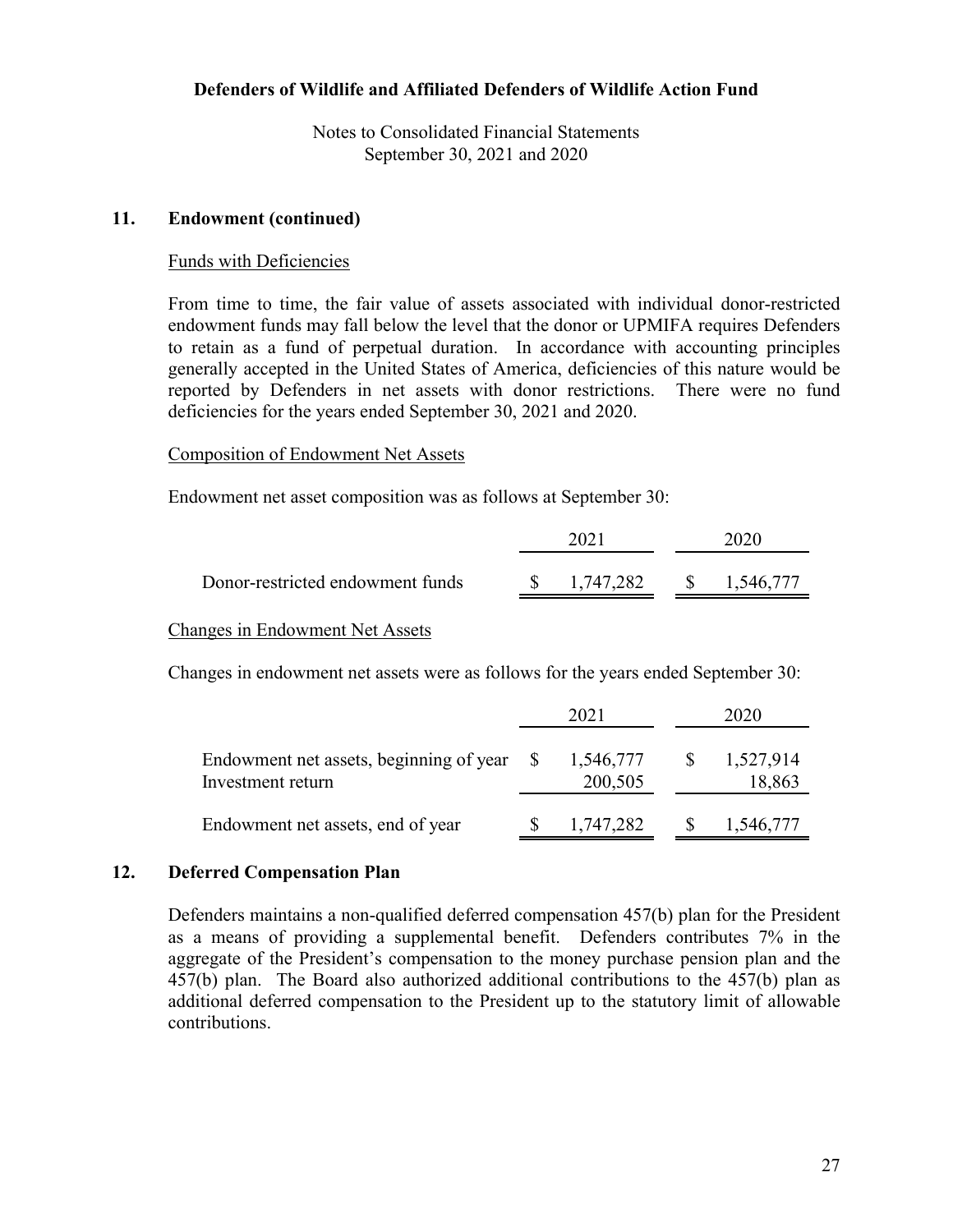Notes to Consolidated Financial Statements September 30, 2021 and 2020

## **12. Deferred Compensation Plan (continued)**

The applicable statutory maximum is contributed initially to the money purchase pension plan, and the remaining amount is contributed to the 457(b) plan. Deferred compensation and investments designated for the deferrals are only available and taxable upon termination of employment, retirement, death, or an unforeseeable emergency. Until paid or made available to the participant or beneficiary, all deferred amounts, and investment earnings related thereto, are solely the property and rights of Defenders. At September 30, 2021 and 2020, the deferred compensation assets and a corresponding liability were \$167,548 and \$122,181, respectively.

## **13. Retirement Plan**

A money purchase pension plan was established by Defenders under Section 401(a) of the Internal Revenue Code (IRC), covering substantially all employees. Employees are eligible for participation after one year of service and are vested ratably over five years of service. Defenders' required contribution to the plan is 7% of each participant's aggregate compensation. Employee contributions are not permissible under the plan. Current pension costs are funded as they accrue. Total pension expense was \$712,492 and \$669,111 for the years ended September 30, 2021 and 2020, respectively.

## **14. Commitments**

## Operating Leases

Defenders is obligated under the terms of noncancellable operating leases for the rental of office space for several of its field locations. Rental expense for all leases for the years ended September 30, 2021 and 2020, using the straight-line method, amounted to \$405,814 and \$403,915, respectively.

Future minimum lease payments are as follows for the years ending September 30:

| 2022                                | 338,883 |
|-------------------------------------|---------|
| 2023                                | 216,137 |
| 2024                                | 197,719 |
| 2025                                | 122,312 |
|                                     |         |
| Total future minimum lease payments | 875,051 |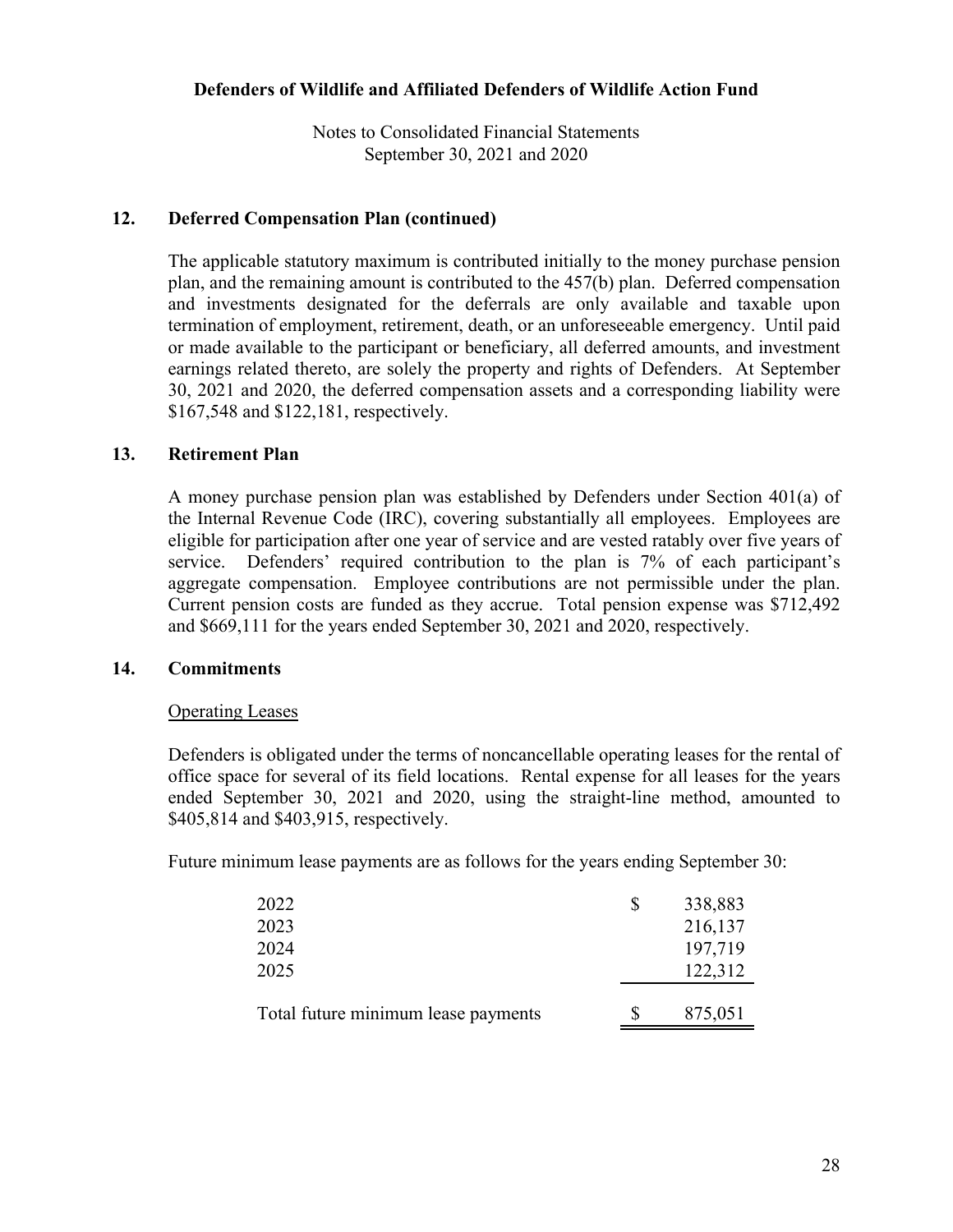Notes to Consolidated Financial Statements September 30, 2021 and 2020

## **14. Commitments (continued)**

## Capital Leases

Defenders leases office equipment under capital leases, which extend through 2022. The assets and liabilities under capital leases were recorded at the lower of their present value of the minimum lease payments or the fair value of the asset. The assets are being depreciated over the related lease terms. This leased equipment is included in property and equipment in the accompanying consolidated statements of financial position at a capitalized cost of \$115,878 at both September 30, 2021 and 2020, net of accumulated depreciation of \$94,633 and \$71,458 as of September 30, 2021 and 2020, respectively.

The interest expense associated with these leases for the years ended September 30, 2021 and 2020 was \$6,133 and \$8,743, respectively.

Payments under the capital leases are due as follows for the year ending September 30:

| 2022                                         | 29,931            |
|----------------------------------------------|-------------------|
| Total<br>Less: amounts representing interest | 29,931<br>(2,051) |
| Capital lease obligations, net               | 27,880            |

#### Employment Agreement

Defenders has a signed employment agreement with the President and Chief Executive Officer, which contains terms that require severance payments upon the occurrence of certain contractual events.

## **15. Allocation of Joint Costs**

Defenders achieves some of its programmatic, management, and general goals through direct response and similar campaigns that include requests for contributions. During the years ended September 30, 2021 and 2020, the costs of direct response programs included joint costs not directly attributable to any single function.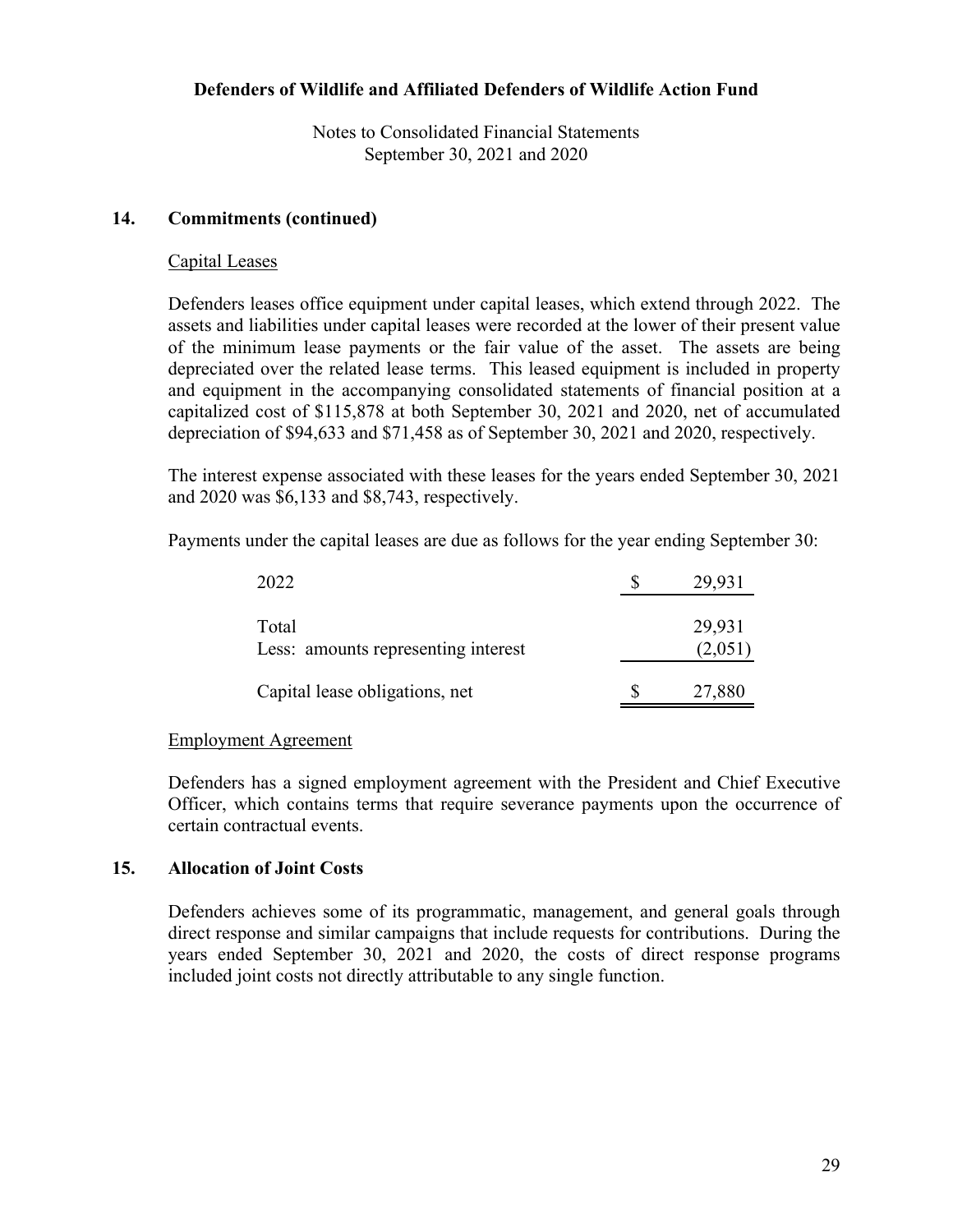Notes to Consolidated Financial Statements September 30, 2021 and 2020

## **15. Allocation of Joint Costs (continued)**

The costs were allocated among the following functional expense categories as follows for the years ended September 30:

|                                                                    | 2021 |                                   | 2020 |                                 |  |
|--------------------------------------------------------------------|------|-----------------------------------|------|---------------------------------|--|
| Constituency mobilization<br>Management and general<br>Fundraising |      | 4,884,980<br>1,066,371<br>808,517 | S    | 4,323,169<br>944,306<br>870,074 |  |
| Total allocated joint costs                                        |      | 6,759,868                         |      | 6,137,549                       |  |

## **16. Functionalized Expenses**

The consolidated financial statements report certain categories of expenses that are attributed to more than one program or supporting function. Therefore, expenses require allocation on a reasonable basis that is consistently applied. Defenders allocates the majority of its expenses utilizing an indirect cost allocation methodology. Expenses that are allocated include salaries and wages, employee benefits, and payroll taxes, which are allocated on the basis of estimates of time and effort. Additionally, the remaining expenses are allocated using a methodology that is calculated based on the estimates of personnel time spent on each function per type of natural expense category, and also a consideration of square footage of space and resources dedicated to a particular function.

## **17. Supplementary Disclosure of Cash Flow Information**

Total interest expenses were \$26,101 and \$18,529 for the years ended September 30, 2021 and 2020, respectively.

Noncash investing transactions for the years ended September 30, 2021 and 2020 included donated securities in the amounts of \$567,686 and \$515,626, respectively.

Noncash financing transactions for the year ended September 30, 2021 included forgiveness of the PPP loan described in Note 9 in the amount of \$2,397,455. There were no noncash financing transactions for the year ended September 30, 2020.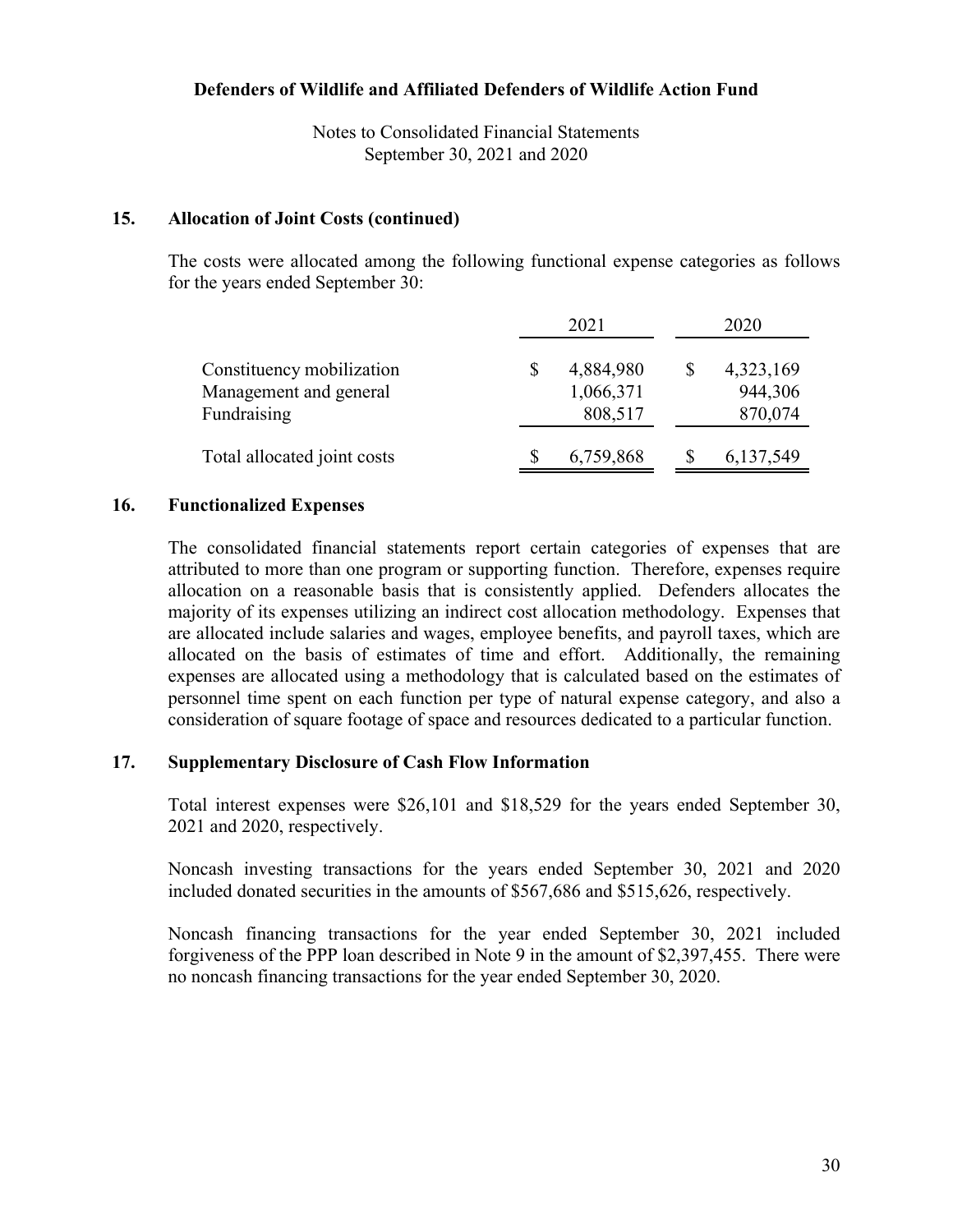Notes to Consolidated Financial Statements September 30, 2021 and 2020

## **18. Income Taxes**

Under IRC  $\S501(c)(3)$ , DOW is exempt from the payment of taxes on income other than net unrelated business income. DOW was granted nonprivate foundation status under IRC  $\S 509(a)(1)$  and IRC  $\S 170(b)(1)(A)(vi)$ . No provision for taxes has been made as there were no significant taxes resulting from unrelated business activities during fiscal years 2021 and 2020. DOW has elected to be subject to the lobbying limitations under IRC §501(h).

Under IRC  $\S501(c)(4)$ , the Action Fund is exempt from the payment of taxes on income other than net unrelated business income. For the years ended September 30, 2021 and 2020, there was no unrelated business income and, accordingly, no federal or state income taxes have been recorded.

Management has evaluated Defenders' tax positions and concluded that Defenders had no significant uncertain tax positions at September 30, 2021 and 2020.

## **19. COVID-19 Pandemic**

The COVID-19 outbreak in the United States and around the world has caused business disruption due to mandatory lockdowns implemented in most states in order to slow down the spread of the virus. Defenders' management has been monitoring the situation and implementing certain changes in its operations and upcoming events in order to mitigate the impact of this pandemic. While the disruption is currently expected to be temporary, there is considerable uncertainty around its duration, and the full financial impact cannot be reasonably estimated at this time.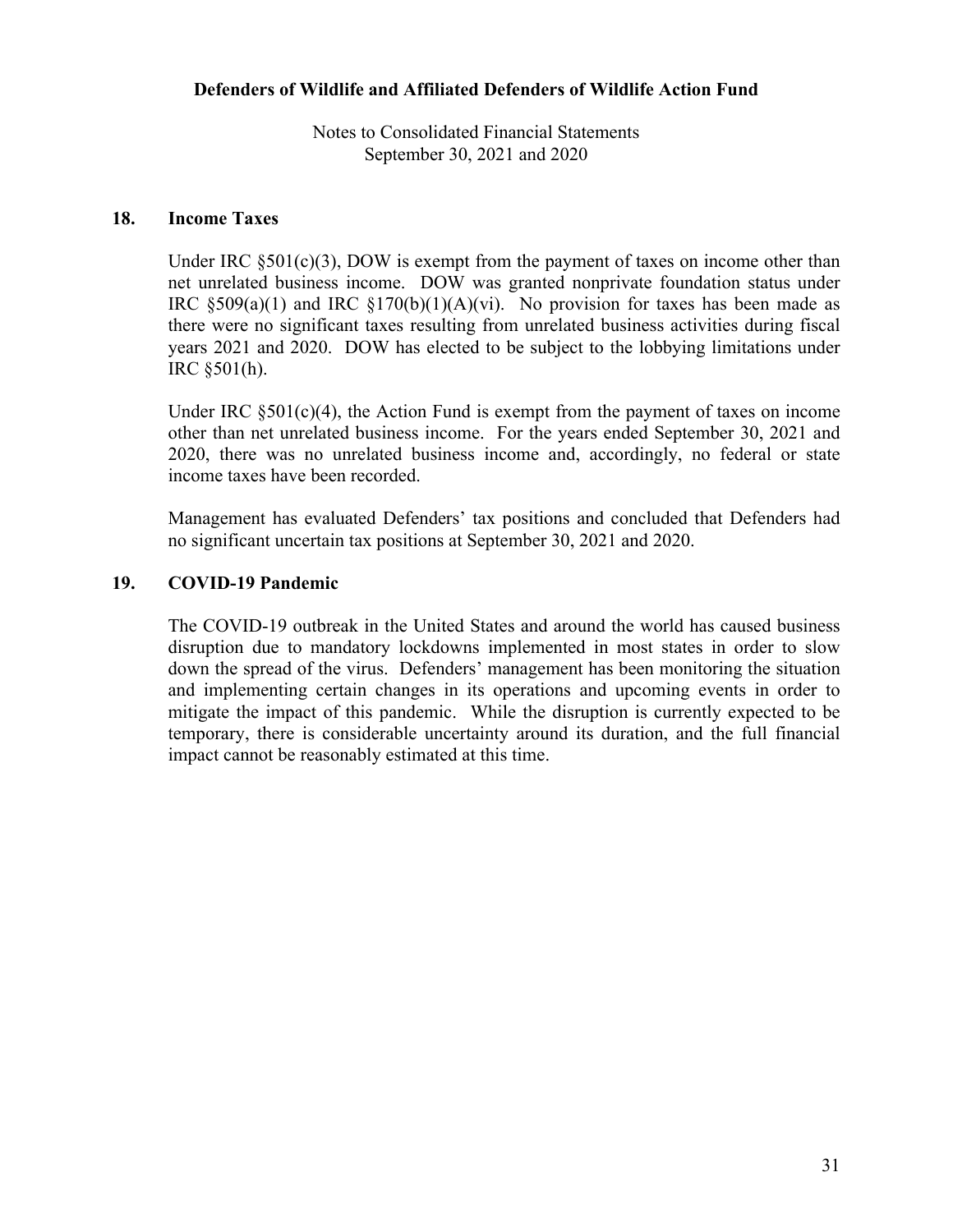## **SUPPLEMENTARY INFORMATION \_\_\_\_\_\_\_\_\_\_\_\_\_\_\_\_\_\_\_**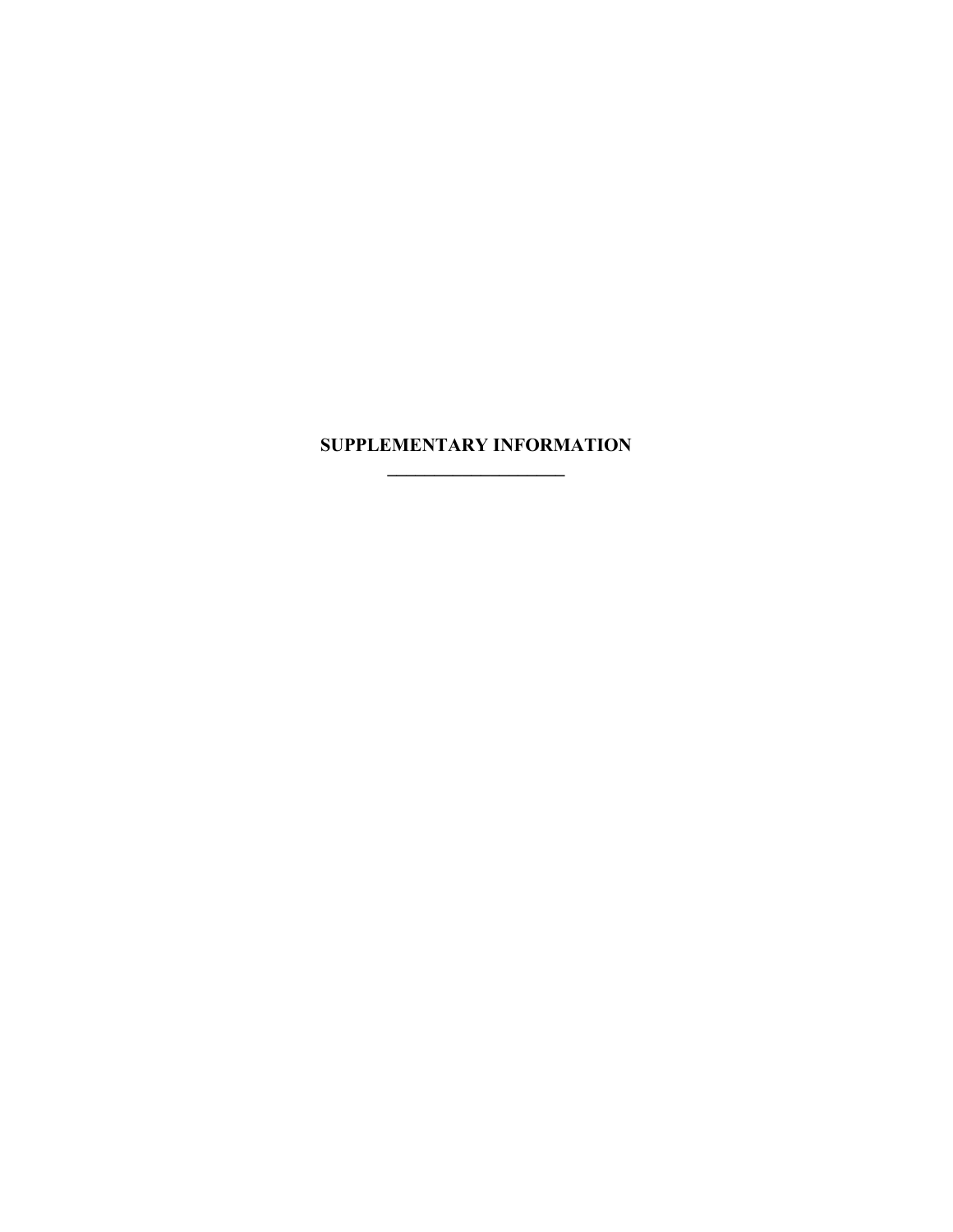#### Consolidating Schedule of Financial Position September 30, 2021

|                                                               |               | <b>DOW</b> |             | Action Fund | Elimination |              | Total      |
|---------------------------------------------------------------|---------------|------------|-------------|-------------|-------------|--------------|------------|
| <b>Assets</b>                                                 |               |            |             |             |             |              |            |
| Current assets:                                               |               |            |             |             |             |              |            |
| Cash and cash equivalents                                     | $\mathbb{S}$  | 1,669,623  | $\mathbf S$ | 281,822     | \$          | $\mathbb{S}$ | 1,951,445  |
| Short-term investments                                        |               | 139        |             |             |             |              | 139        |
| Investments - annuity reserve fund                            |               | 3,969,877  |             |             |             |              | 3,969,877  |
| Bequests and trusts receivable                                |               | 867,716    |             |             |             |              | 867,716    |
| Grants and contributions receivable, current portion          |               | 1,206,968  |             |             |             |              | 1,206,968  |
| Accounts receivable                                           |               | 314,417    |             | 44          |             |              | 314,461    |
| Prepaid expenses                                              |               | 1,125,278  |             |             |             |              | 1,125,278  |
| Inventory                                                     |               | 777,206    |             |             |             |              | 777,206    |
| Total current assets                                          |               | 9,931,224  |             | 281,866     |             |              | 10,213,090 |
| Long-term investments                                         |               | 29,494,368 |             |             |             |              | 29,494,368 |
| Grants and contributions receivable, long-term, net           |               | 19,888     |             |             |             |              | 19,888     |
| Beneficial interests in trusts                                |               | 2,292,572  |             |             |             |              | 2,292,572  |
| Property and equipment, net                                   |               | 8,493,532  |             |             |             |              | 8,493,532  |
| Deferred compensation                                         |               | 167,548    |             |             |             |              | 167,548    |
| Total assets                                                  |               | 50,399,132 |             | 281,866     | S           |              | 50,680,998 |
| <b>Liabilities and Net Assets</b>                             |               |            |             |             |             |              |            |
| <b>Liabilities</b>                                            |               |            |             |             |             |              |            |
| Current liabilities:                                          |               |            |             |             |             |              |            |
| Accounts payable and accrued expenses                         | $\mathsf{\$}$ | 2,789,074  | \$          | 254         | \$          | $\mathbb{S}$ | 2,789,328  |
| Annuity and other split-interest obligations, current portion |               | 327,699    |             |             |             |              | 327,699    |
| Capital lease obligation, current portion                     |               | 27,880     |             |             |             |              | 27,880     |
| Total current liabilities                                     |               | 3,144,653  |             | 254         |             |              | 3,144,907  |
| Annuity and other split-interest obligations, long-term       |               | 1,942,485  |             |             |             |              | 1,942,485  |
| Deferred compensation                                         |               | 167,548    |             |             |             |              | 167,548    |
| <b>Total liabilities</b>                                      |               | 5,254,686  |             | 254         |             |              | 5,254,940  |
| <b>Net Assets</b>                                             |               |            |             |             |             |              |            |
| Without donor restrictions                                    |               | 32,443,558 |             | 281,612     |             |              | 32,725,170 |
| With donor restrictions                                       |               | 12,700,888 |             |             |             |              | 12,700,888 |
| Total net assets                                              |               | 45,144,446 |             | 281,612     |             |              | 45,426,058 |
| Total liabilities and net assets                              | <sup>\$</sup> | 50,399,132 | -S          | 281,866     | S           |              | 50,680,998 |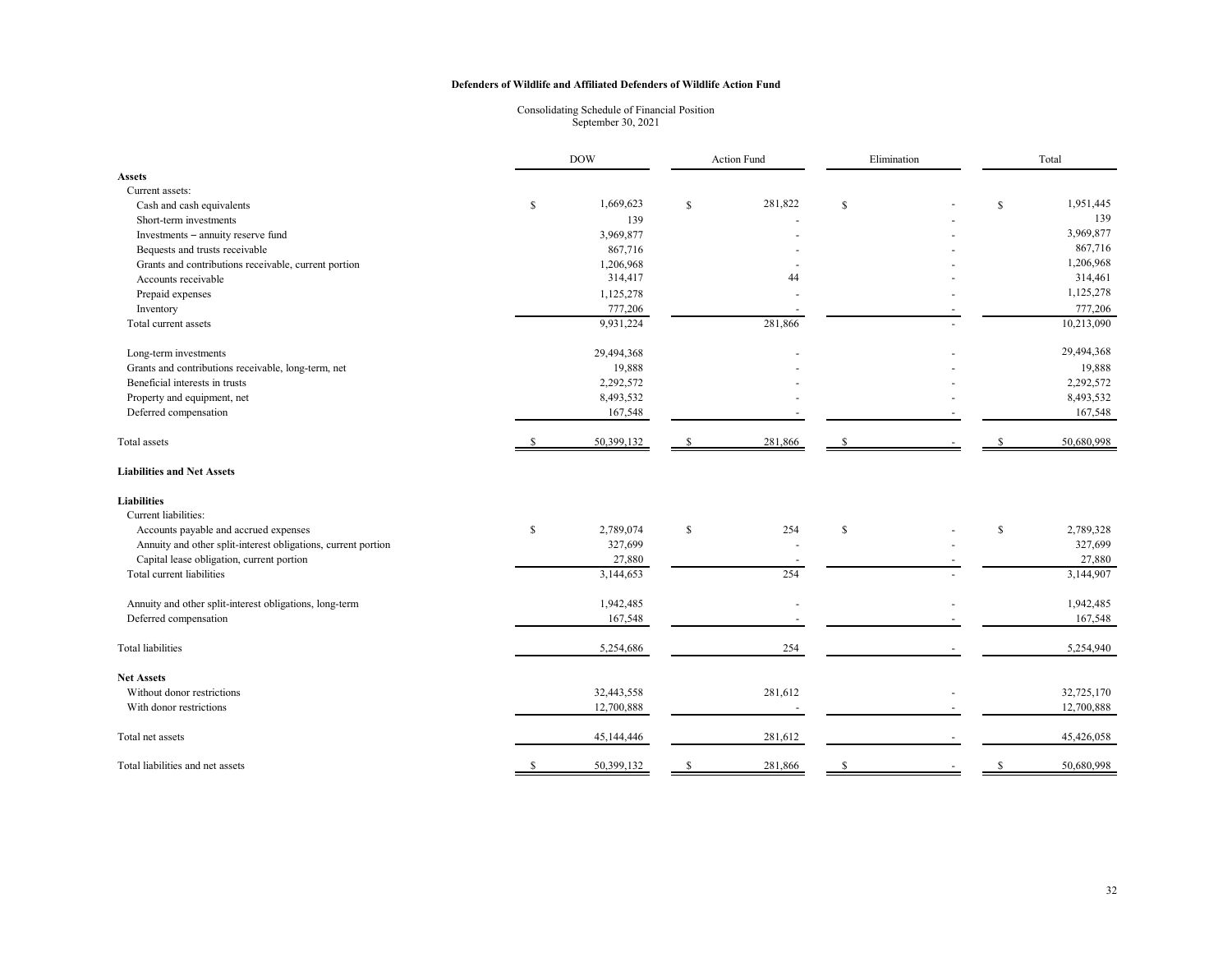#### Consolidating Schedule of Financial Position September 30, 2020

|                                                               |               | <b>DOW</b>   |              | <b>Action Fund</b> | Elimination  |              | Total      |
|---------------------------------------------------------------|---------------|--------------|--------------|--------------------|--------------|--------------|------------|
| <b>Assets</b>                                                 |               |              |              |                    |              |              |            |
| Current assets:                                               |               |              |              |                    |              |              |            |
| Cash and cash equivalents                                     | $\mathcal{S}$ | 9,799,417    | $\mathbf S$  | 280,500            | $\mathbb S$  | $\mathbb S$  | 10,079,917 |
| Short-term investments                                        |               | 6,325,590    |              |                    |              |              | 6,325,590  |
| Investments - annuity reserve fund                            |               | 3,828,955    |              |                    |              |              | 3,828,955  |
| Bequests and trusts receivable                                |               | 497,513      |              |                    |              |              | 497,513    |
| Grants and contributions receivable, current portion          |               | 393,774      |              |                    |              |              | 393,774    |
| Accounts receivable                                           |               | 266,024      |              | 43                 |              |              | 266,067    |
| Prepaid expenses                                              |               | 1,168,825    |              |                    |              |              | 1,168,825  |
| Inventory                                                     |               | 699,400      |              |                    |              |              | 699,400    |
| Total current assets                                          |               | 22,979,498   |              | 280,543            |              |              | 23,260,041 |
| Long-term investments                                         |               | 13,890,884   |              |                    |              |              | 13,890,884 |
| Grants and contributions receivable, long-term, net           |               | 189,474      |              |                    |              |              | 189,474    |
| Beneficial interests in trusts                                |               | 2,015,147    |              |                    |              |              | 2,015,147  |
| Property and equipment, net                                   |               | 9,140,388    |              |                    |              |              | 9,140,388  |
| Deferred compensation                                         |               | 122,181      |              |                    |              |              | 122,181    |
| Total assets                                                  |               | 48,337,572   |              | 280,543            |              |              | 48,618,115 |
| <b>Liabilities and Net Assets</b>                             |               |              |              |                    |              |              |            |
| <b>Liabilities</b>                                            |               |              |              |                    |              |              |            |
| Current liabilities:                                          |               |              |              |                    |              |              |            |
| Accounts payable and accrued expenses                         | $\mathbb{S}$  | 2,313,865    | $\mathbb{S}$ | 242                | $\mathbb{S}$ | $\mathbb{S}$ | 2,314,107  |
| Annuity and other split-interest obligations, current portion |               | 316,711      |              |                    |              |              | 316,711    |
| Capital lease obligation, current portion                     |               | 26,519       |              |                    |              |              | 26,519     |
| Deferred revenue                                              |               | 1,310        |              |                    |              |              | 1,310      |
| Loan payable - Paycheck Protection Program                    |               | 2,397,455    |              |                    |              |              | 2,397,455  |
| Total current liabilities                                     |               | 5,055,860    |              | 242                |              |              | 5,056,102  |
| Annuity and other split-interest obligations, long-term       |               | 1,986,662    |              |                    |              |              | 1,986,662  |
| Deferred compensation                                         |               | 122,181      |              |                    |              |              | 122,181    |
| Capital lease obligation, net of current portion              |               | 27,880       |              |                    |              |              | 27,880     |
| <b>Total liabilities</b>                                      |               | 7,192,583    |              | 242                |              |              | 7,192,825  |
| <b>Net Assets</b>                                             |               |              |              |                    |              |              |            |
| Without donor restrictions                                    |               | 28,406,126   |              | 280,301            |              |              | 28,686,427 |
| With donor restrictions                                       |               | 12,738,863   |              |                    |              |              | 12,738,863 |
| Total net assets                                              |               | 41,144,989   |              | 280,301            |              |              | 41,425,290 |
| Total liabilities and net assets                              | <sup>\$</sup> | 48, 337, 572 | S            | 280,543            | S            | <b>S</b>     | 48,618,115 |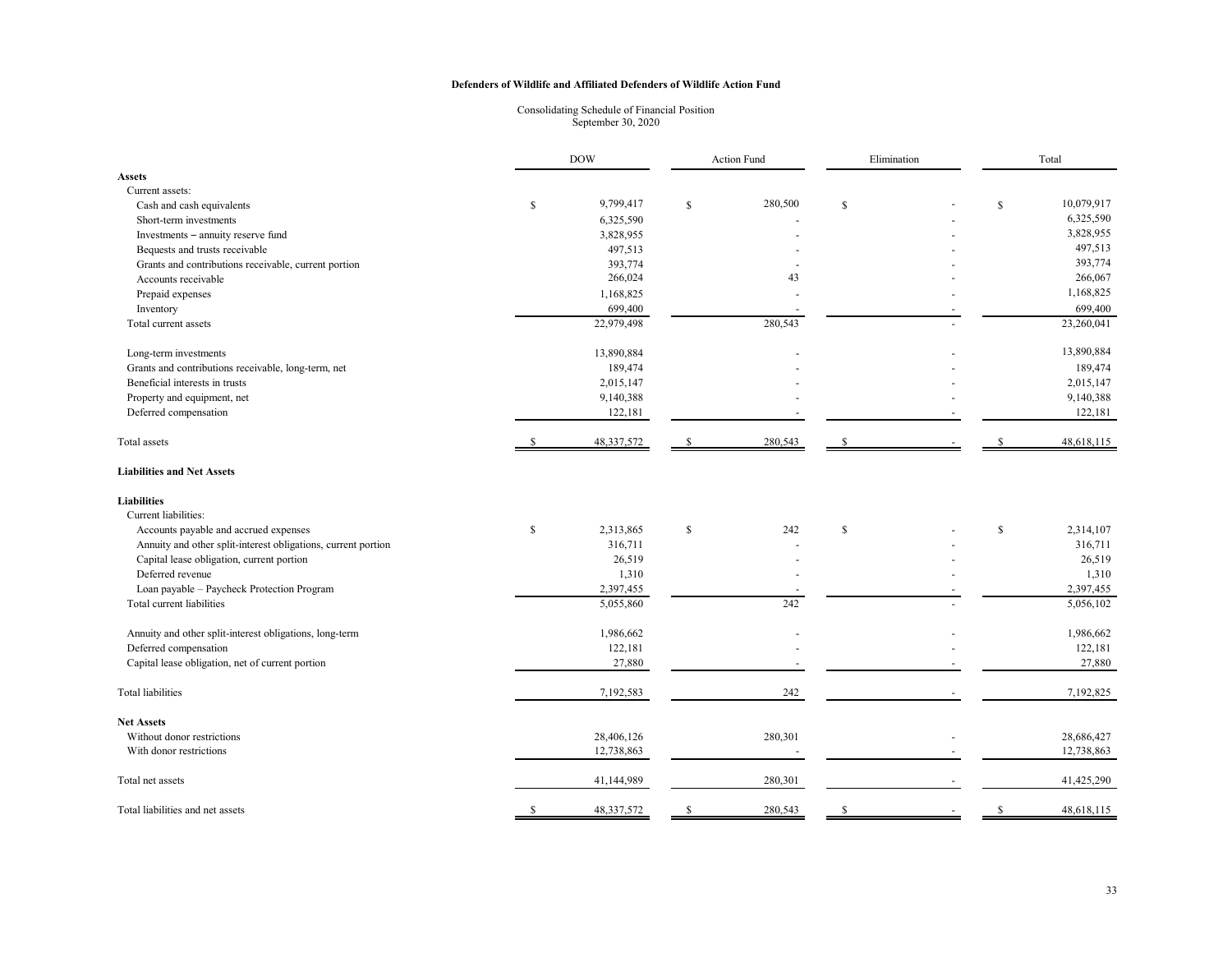#### Consolidating Schedule of Activities For the Year Ended September 30, 2021

|                                       |               | <b>DOW</b>           |    |               |    | Action Fund   |               |  |              |            |
|---------------------------------------|---------------|----------------------|----|---------------|----|---------------|---------------|--|--------------|------------|
|                                       |               | <b>Without Donor</b> |    | With Donor    |    | Without Donor |               |  |              |            |
|                                       |               | Restrictions         |    | Restrictions  |    | Restrictions  | Elimination   |  |              | Total      |
| <b>Revenue and Support</b>            |               |                      |    |               |    |               |               |  |              |            |
| Grants and contributions              | <sup>\$</sup> | 22,402,688           | \$ | 6,654,177     | \$ | 5,000         | <sup>\$</sup> |  | $\mathbb{S}$ | 29,061,865 |
| Contributed goods and services        |               | 6,139,697            |    |               |    |               |               |  |              | 6,139,697  |
| <b>Bequests</b>                       |               | 7,470,114            |    | 109,896       |    |               |               |  |              | 7,580,010  |
| Royalties                             |               | 737,891              |    |               |    |               |               |  |              | 737,891    |
| Investment return                     |               | 2,893,387            |    | 832           |    | 530           |               |  |              | 2,894,749  |
| Split-interest contributions          |               |                      |    | 111,922       |    |               |               |  |              | 111,922    |
| Change in value of split interests    |               | 120,606              |    | 339,615       |    |               |               |  |              | 460,221    |
| Mailing list royalties                |               | 205,442              |    |               |    |               |               |  |              | 205,442    |
| Rental income                         |               | 5,240                |    |               |    |               |               |  |              | 5,240      |
| Other income                          |               | 2,627,428            |    |               |    |               |               |  |              | 2,627,428  |
| Released from restrictions - programs |               | 7,254,417            |    | (7, 254, 417) |    |               |               |  |              | $\sim$     |
| Total revenue and support             |               | 49,856,910           |    | (37, 975)     |    | 5,530         |               |  |              | 49,824,465 |
| <b>Expenses</b>                       |               |                      |    |               |    |               |               |  |              |            |
| Program services:                     |               |                      |    |               |    |               |               |  |              |            |
| Biodiversity conservation             |               | 22,419,645           |    |               |    |               |               |  |              | 22,419,645 |
| Constituency mobilization             |               | 16,323,556           |    |               |    |               |               |  |              | 16,323,556 |
| Total program services                |               | 38,743,201           |    |               |    |               |               |  |              | 38,743,201 |
| Supporting services:                  |               |                      |    |               |    |               |               |  |              |            |
| Management and general                |               | 5,865,043            |    |               |    | 4,219         |               |  |              | 5,869,262  |
| Fundraising                           |               | 1,211,234            |    |               |    |               |               |  |              | 1,211,234  |
| Total supporting services             |               | 7,076,277            |    |               |    | 4,219         |               |  |              | 7,080,496  |
| Total expenses                        |               | 45,819,478           |    |               |    | 4,219         |               |  |              | 45,823,697 |
| <b>Change in Net Assets</b>           |               | 4,037,432            |    | (37, 975)     |    | 1,311         |               |  |              | 4,000,768  |
| Net Assets, beginning of year         |               | 28,406,126           |    | 12,738,863    |    | 280,301       |               |  |              | 41,425,290 |
| Net Assets, end of year               |               | 32,443,558           | -8 | 12,700,888    | -S | 281,612       | <b>S</b>      |  | S            | 45,426,058 |